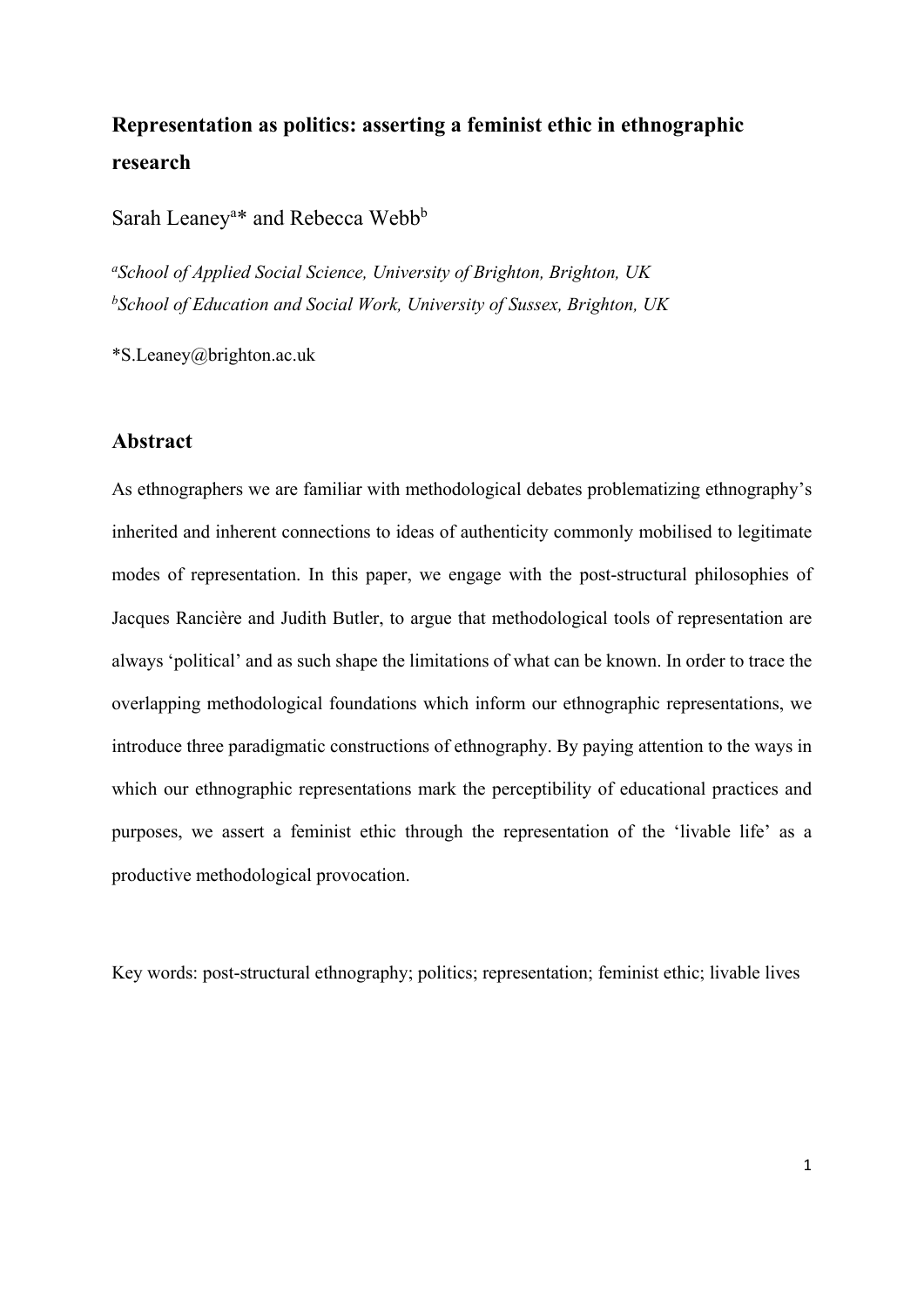# **Introduction**

'…to situate ethnography as a ruin/rune is to foreground the limits and necessary misfirings of its project, problematizing the researcher as "the one who knows"…Attempting to be accountable to complexity, thinking the limit becomes our task and much opens up in terms of ways to proceed for those who know both too much and too little.' (Lather 2001, 482)

The troubling of claims to 'truth' permeate the practice of much ethnographic research, with critical reflections concerning ideas of authenticity and authority constituting a 'crisis of representation' (Clifford and Marcus 1986; Geertz 1988; Davies 2008). Ethnography foregrounds the production of knowledge through the researcher's entanglement in all aspects of the research endeavour. It is concerned with the process and product of methodology, analysis, and text (Lather 2001). Ethnography facilitates reflections on the power of naming and knowing as fixing processes, through which moments are 'captured' and represented (Tedlock 2003). The practice of writing ethnography foregrounds analysis from the generation of the first field-note to the production of the final text (Cerwonka and Malkki 2008). Distinctively, ethnography allows for the ongoing engagement with analysis *throughout* the research process. It enables analytic spaces to be kept open; interpretive boundaries to be blurred; and reflexive engagements, of mind *and* body, to offer the possibility for alternative representations (MacLure 2013). These ways of engaging with ethnographic writing 'as a way of knowing' (Richardson 1994, 516) permit other ways of reading data; asking questions of them; reconceptualising them and finally re-presenting<sup>[1](#page-1-0)</sup> them.

<span id="page-1-0"></span><sup>&</sup>lt;sup>1</sup> In terms of both re-presenting our data and representing them in new ways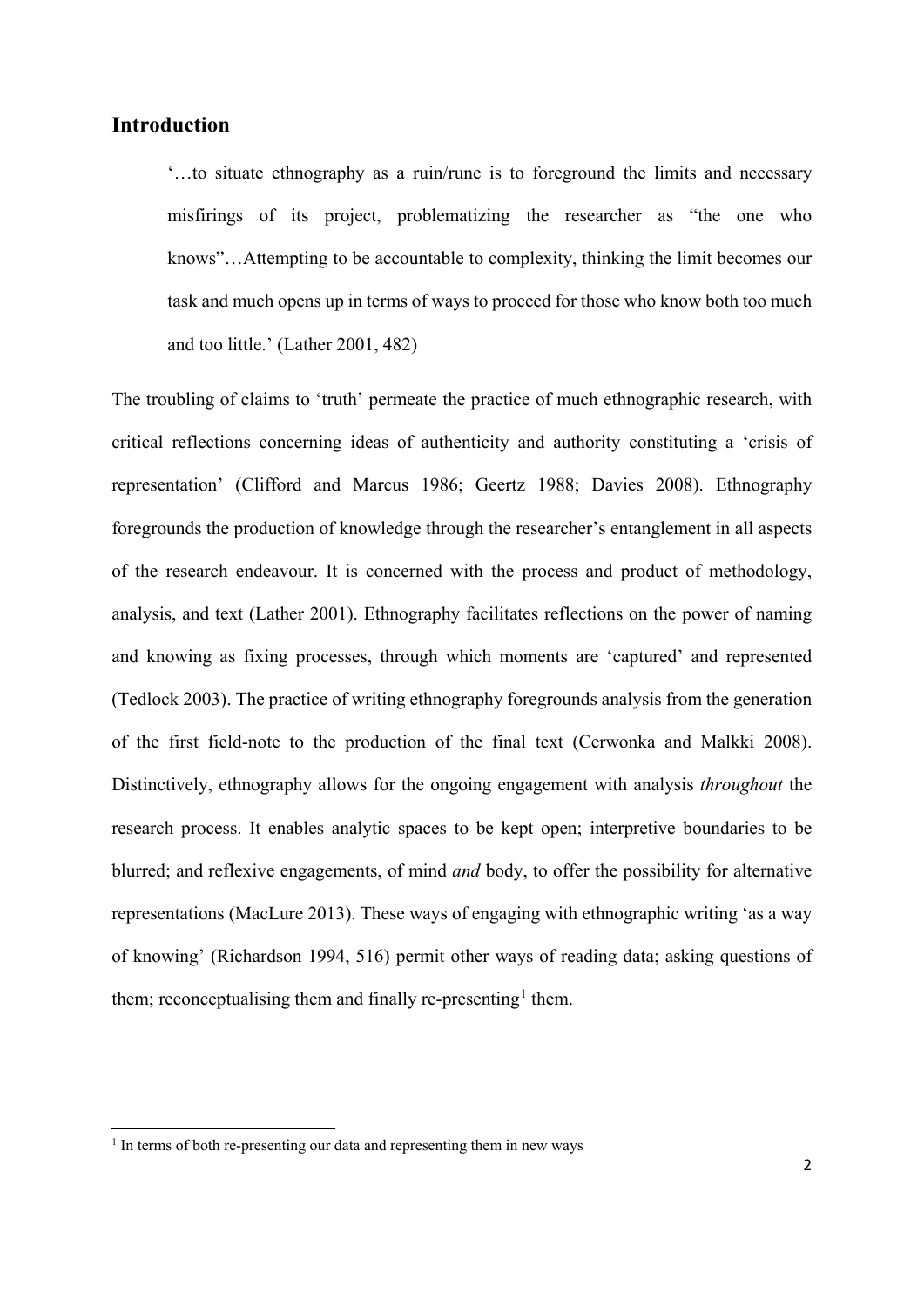In this paper we explore the possibilities of holding open our analysis as a way of facilitating a 'feminist ethic' in our ethnographic practices within formal and informal educational settings. In so doing, we engage with a history of critical feminist writing, which foregrounds interconnections of politics, representation and ethics, that continue to resonate in ethnographic work today (Delamont 2018). We define a feminist ethic as a sensibility in our ethnographic practice that is situated, relational, affective and processual (Simons and Usher 2000; O'Connell Davidson 2008). This requires a methodology which is less about knowing more or knowing better, but rather more about 'thinking with' (Jackson and Mazzei 2012) in order to know *differently* (Popoviciu et al 2006). This paper involves a revisiting of the authors' PhD research and their ethnographic data collected within two contrasting educational sites, one a community centre (Leaney, 2018) and the other a primary school (Webb, 2017). We are concerned with ongoing struggles within our ethnographic representations of precarious lives outside dominant modes of representation; what Butler terms lives which were 'never livable' (Butler 2014, 11). It is the troubled connection between ethnographic representations and ideas of authenticity, and the defining of the perceptibility of the 'livable life' (Butler 2014), that has pushed us in our re-thinking of our data to question what it means for us to represent. How do we legitimate our claims to know? How does power circulate within the research and representation process? These questions challenge us to conceptualise educational ethnography as *always* a site of politics (Crossouard & Webb 2015) that is both destabilising and productive.

#### *Structuring the paper*

We have organised the paper principally into three sections. The first, *Ethnography and*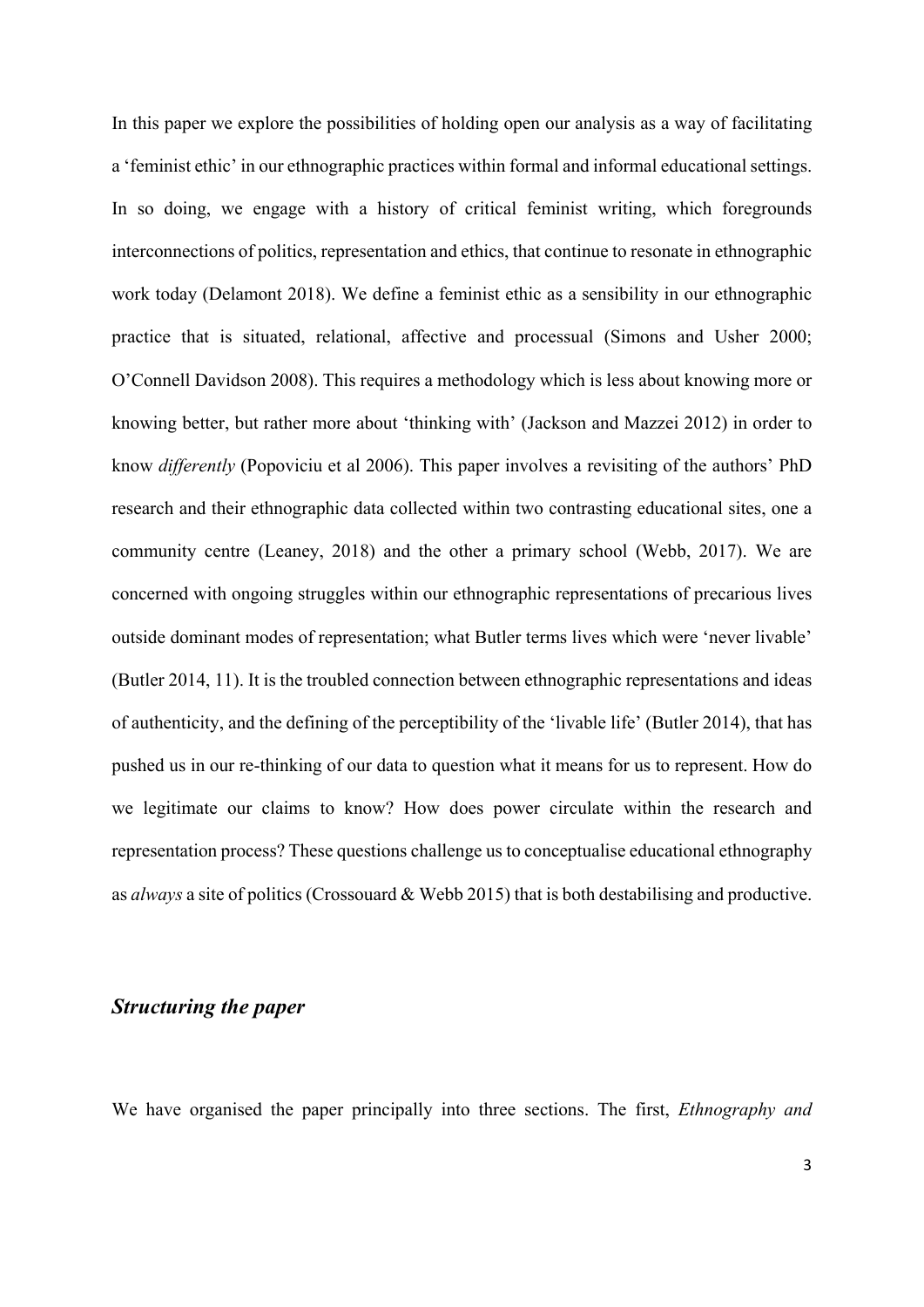*Authenticity*, reprises and discusses the politics of representation and the claims of authenticity within ethnography. The second, *Ethnography and the 'Distribution of the Sensible'*, explores the exclusionary and constructed nature of what is made *real* and thus possible. The third and final section, *Asserting a Feminist Ethic – representation and 'the impossible'*, highlights the responsibility of the ethnographer to represent 'the in-between'. For us, the 'in-between' refers to the gaps forged when observations are theorised and field-notes translated into the final text. As Coles and Thompson (2016) suggest, a focus on the 'in-between' allows for new thinking, prising open the unrepresented and that which may be obscured in order to render visible the possibility of the 'livable life'. Our paper develops an argument for an ongoing commitment to asking, what remains unsaid and unseen in representations of ethnographic moments?

To contextualise our methodological approach, we briefly introduce our distinctive research projects below from which we draw the data for this paper.

#### *Sarah's research project:*

Sarah's ethnographic research was conducted over a period of eighteen months within both formal and informal educational spaces on a council estate located on the outskirts of a city in England. A central concern of Sarah's research was the exploration of classed identity formations. In this paper Sarah draws upon field-notes taken during her time in the informal educational space of the Community Centre. Here she took on the role of 'helper' during an after-school club for primary school children. The participants featured in this paper are youth workers, volunteer parents and children who all live on the council estate.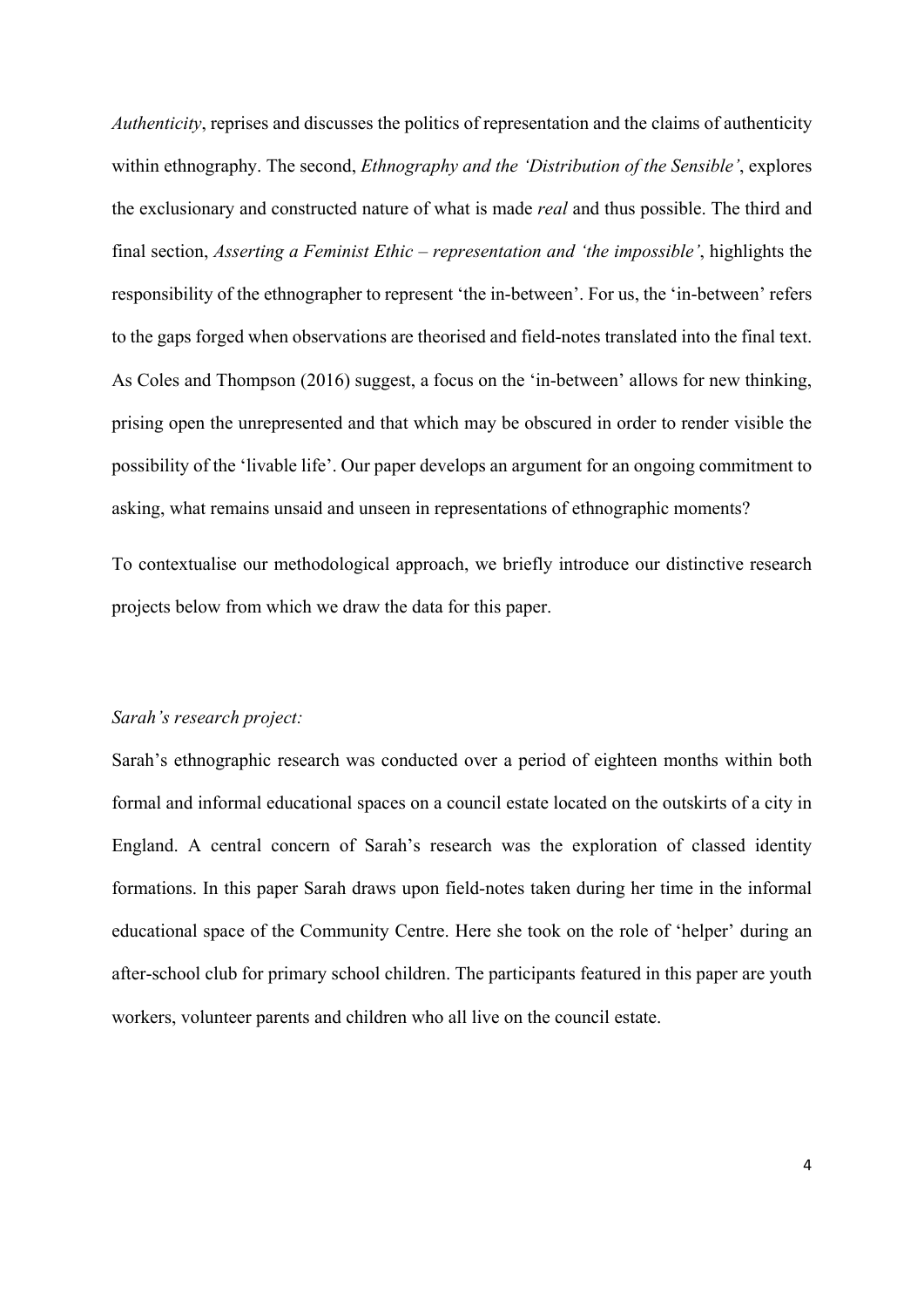#### *Rebecca's research project:*

Rebecca's ethnographic research was conducted over the course of ten months in one large state primary school in a small town in England. Her research interrogated a discourse of children's rights and how it was performed in everyday encounters within the school. In this paper, Rebecca draws on field-notes and personal reflections taken from different moments within the research journey, including an exchange with her PhD supervisor, a teacher within the school and a young pupil.

# *Locating our argument*

The paper is located within a post-structural logic which challenges the assumptions of authenticity and objectivity in research, through mapping how 'truths' are constituted (Talburt 2004; Cairns 2013). This mapping of course encompasses ethnography itself as a site of 'truth' production, where representations reify complex lives (Britzman 1995). Thus, ethnographic representations are inherently political, in their power to define and delineate identity categorisations. Through the connection of Rancière and Butler, who both offer a definition of politics as disruption, we explore the potential of conceptualising representation as a site of politics.

We take an Rancièrian ontological view of politics as that which antagonises what is assumed through the assertion of difference: 'it makes visible what had no business being seen, and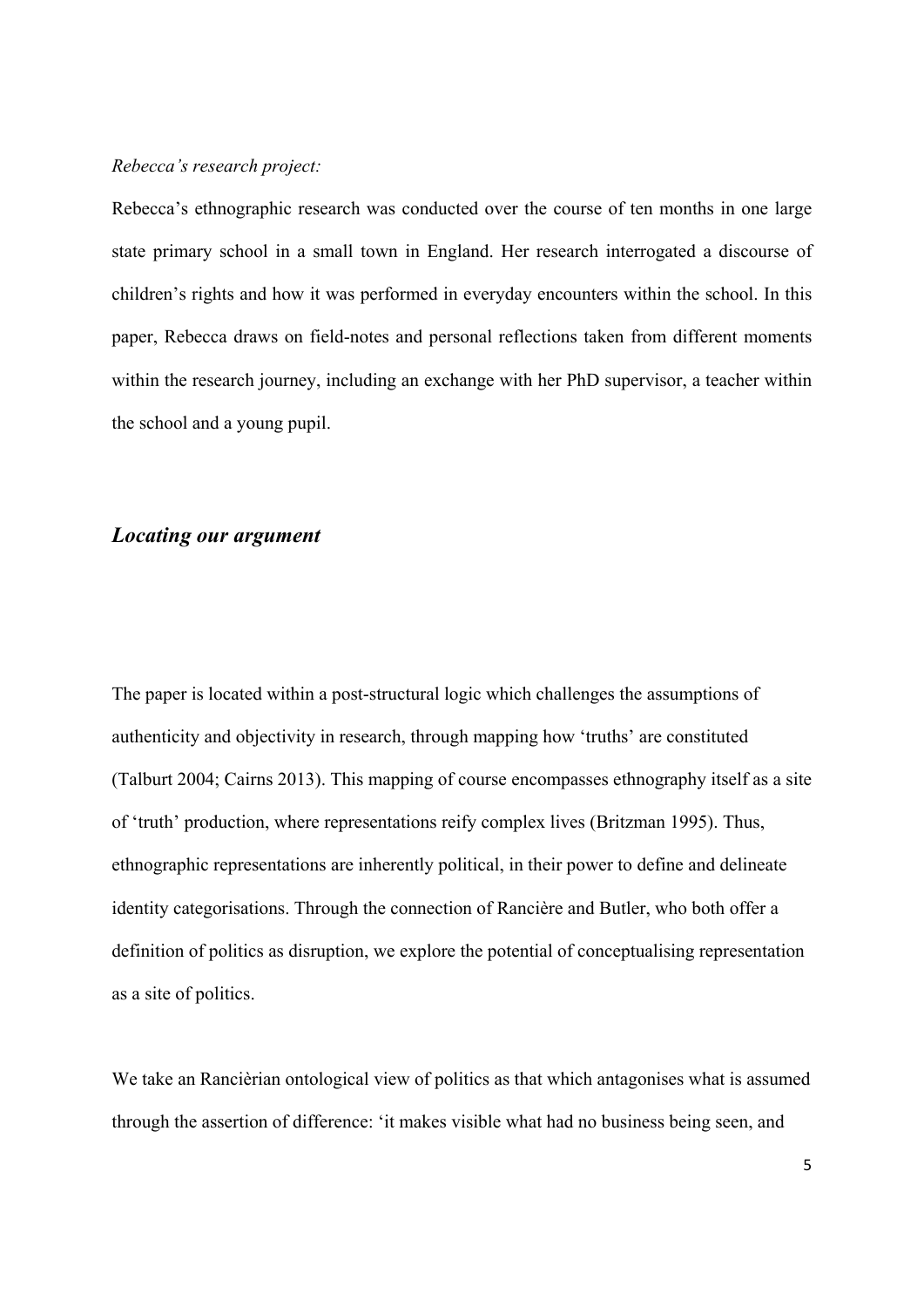makes heard a discourse where once there was only place for noise' (Rancière 1999, 30). Politics is a mode of operating that disturbs the seemingly obvious order of things. Rancière calls this order of things the 'distribution of the sensible' (Rancière 2004, 12), a conceptualisation of the commonly perceptible which delineates something shared that, nonetheless, involves practices of exclusion:

'an order of bodies that defines the allocation of ways of doing, ways of being, and ways of saying, and sees that those bodies are assigned by name to a particular place and task; it is an order of the visible and the sayable' (Rancière 1999, 29)

The notion of politics as disruption articulates the possibility of making visible what is excluded from 'the sensible'. Rancière calls this, 'the impossible' (Rancière 1992, 63). 'The impossible' can be thought of methodologically, as the 'in-between', highlighting moments of analysis which might slip between different ways of understanding education: its practices and purposes. 'The impossible' therefore acts as a 'mode of expression' which undoes the division of an ordering of 'the sensible' (Rancière 2003, 30) enabling us as ethnographers to speak of moments which disrupt the way things are taken to be within formal and informal educational settings.

We suggest that Butler's conceptualisation of the 'livable life' (2014) may be utilised as a complimentary methodological tool of interrupting 'the sensible', as constituted within ethnographic representations of education. Through a re-animation of our ethnographic fieldnotes, we pursue a feminist ethic in our ethnographic practice. We aim to assert this ethic as a methodological provocation, which may promote paying attention to ways in which our representations are formative of the 'distribution of the sensible', thus marking the perceptibility of the 'livable life'.

6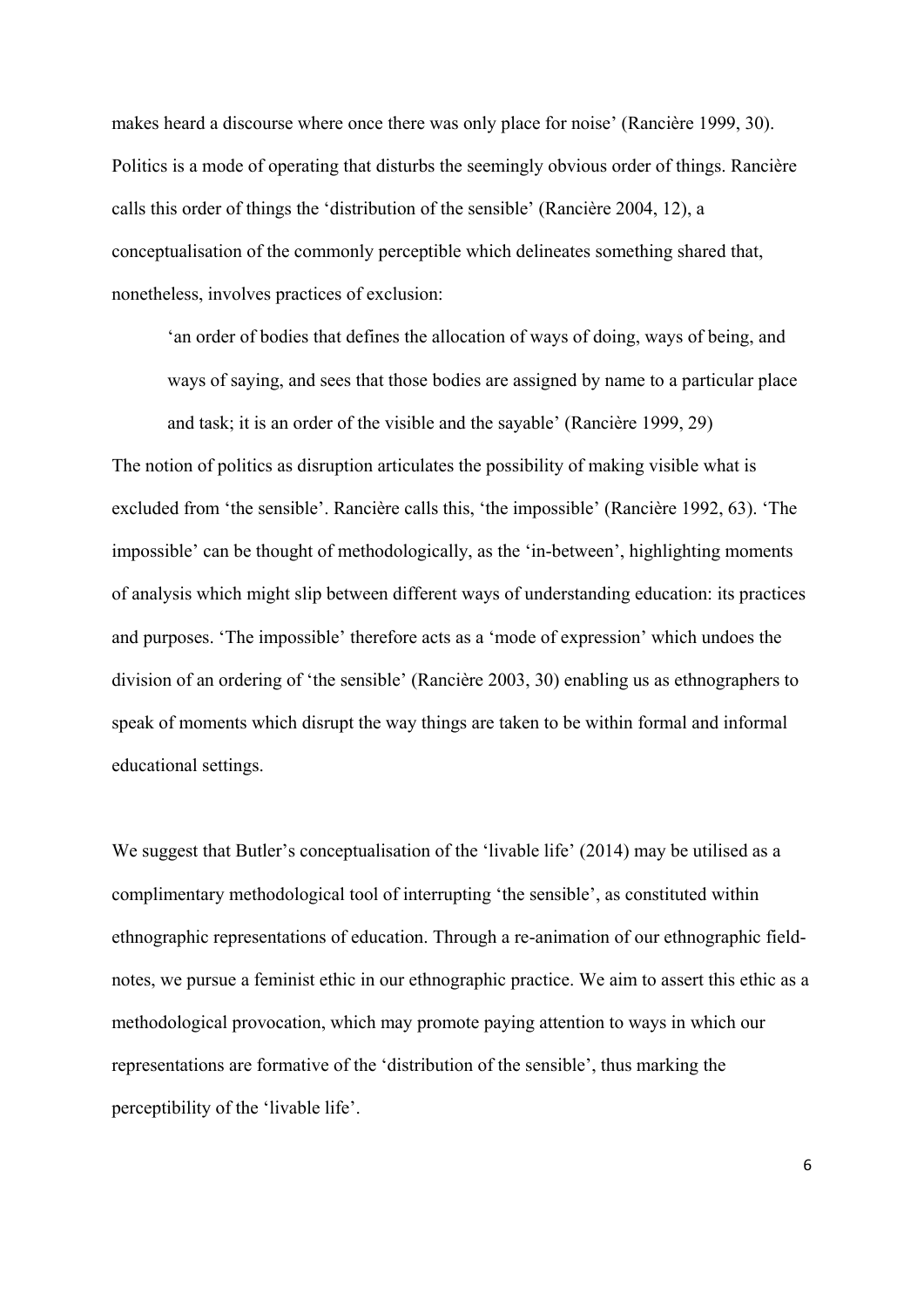# **Section One: Ethnography and authenticity**

In this section we trace the overlapping methodological foundations which inform our ethnographic representations through the construction of three paradigms. We recognise that each paradigmatic tradition is marked by the problematisation of ideas of authenticity (Clifford 1990). Nevertheless, each is formative of the distribution of 'the sensible' through the demarcation of what may constitute an authentic 'livable life'. The first captures some ideas taken from 'traditional' ethnography, which position the research relationship as one of reciprocal lacks (Cohen 2000). The second identifies aspects of 'new ethnographies' (Rosaldo 1989; St. Pierre 1997; Visweswaran 1994) which trouble authenticity through textual engagements with ideas of uncertainty. The third considers a turn to feminist post-structural ethnography (Stacey 1988; Hey 1997; Skeggs 2001) which questions the legitimation of knowledge through ideas of ethnographic representation. We suggest that these categorisations are not mutually exclusive. Rather, they each constitute the production of ethnography as an act, a 'scene for a dramatization of social practices' (Rancière 2006, 9). Indeed, we recognize the ways in which we both draw upon amalgams of all three paradigms as we construct our own logics of enquiry within our research. The following sections include examples from our ethnographies that reflect assumptions from each paradigm, informing our critical reflection on what these perspectives both enable and occlude.

# *Traditional ethnography: reciprocal lacks*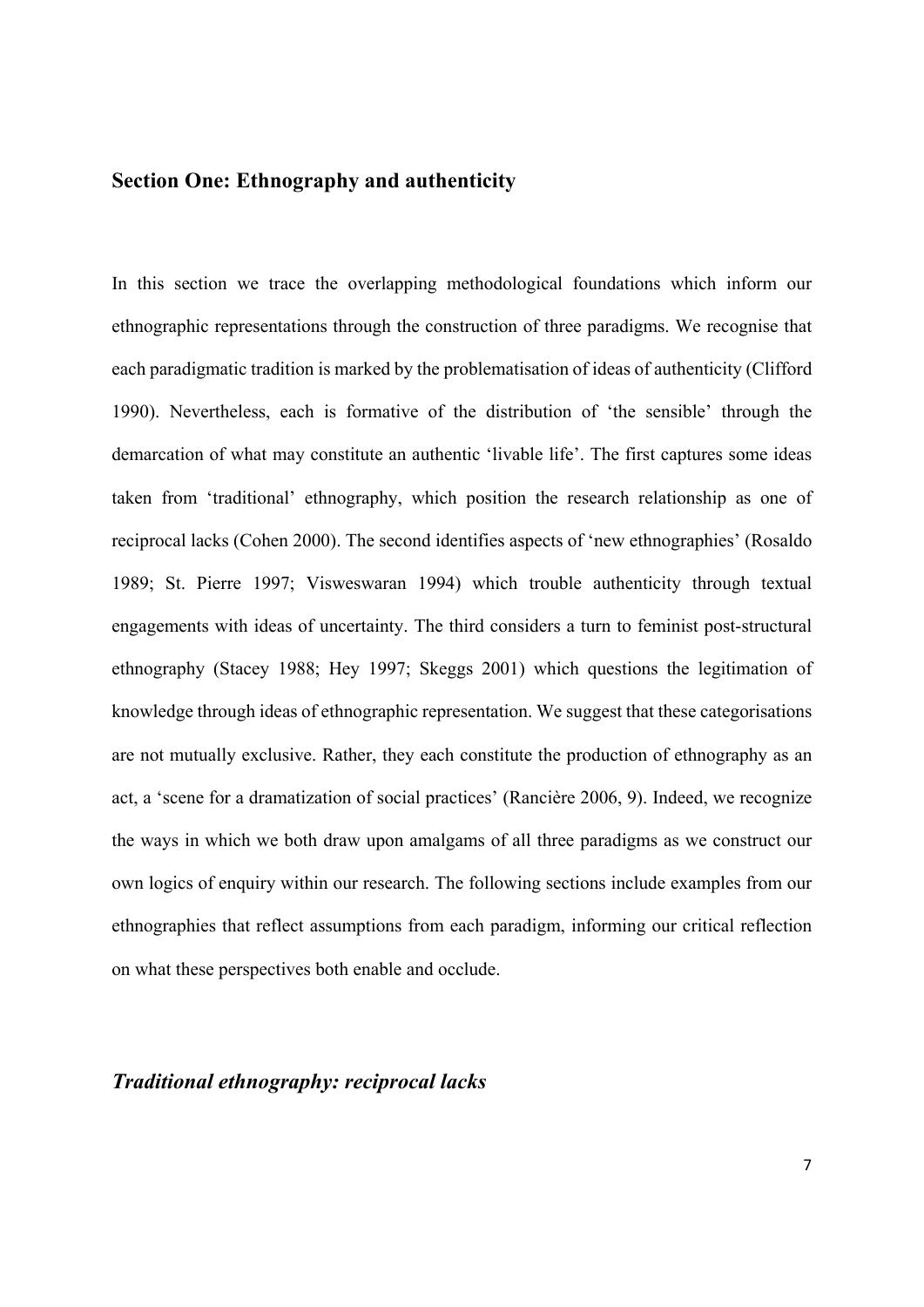The history of the ethnographic contract between researcher and researched is one deeply rooted in assumptions about representation (Denzin and Lincoln 2011, 48-58). Constituted in colonial ideas of voyeurism and ventriloquism, both researcher and researched have traditionally been seen through ideas of making the strange familiar<sup>[2](#page-7-0)</sup>, an 'imaginary exchange of reciprocal lacks that masks the real asymmetries of power and status' (Cohen 2000, 13). The ethnographer is assumed to lack the authenticity of the participant and the participant to lack the authoritative voice of the ethnographer. Thus, the ethnographic exchange is entangled within the supposition of fixed subject positions. On the one hand, are those with an authentic position; and on the other, are those with a voice to claim knowledge and power (Mannay 2010). The ethnographic researcher interprets and translates authenticity into forms of representation to be voiced within discourses of knowing the 'Other' within the academy (Said 1978).

This traditional construction of the researched-researcher power dynamic endures. In the following field-note, Sarah reflects on an early meeting with a research participant in the informal educational setting of the Community Centre.

*The first time I met Sharon we talked about my hometown. She told me what she knew of it, that she had heard that it was where many travellers had settled. She had visited the council estate I was brought up on. She joked that it was really old fashioned, that there were kids playing with conkers. Her kids [the children who attend the Community Centre] didn't know what to make of it.*

<span id="page-7-0"></span><sup>&</sup>lt;sup>2</sup> Ethnographers of their indigenous cultures will also engage with practices of 'making the familiar strange' (see Sikes, 2003)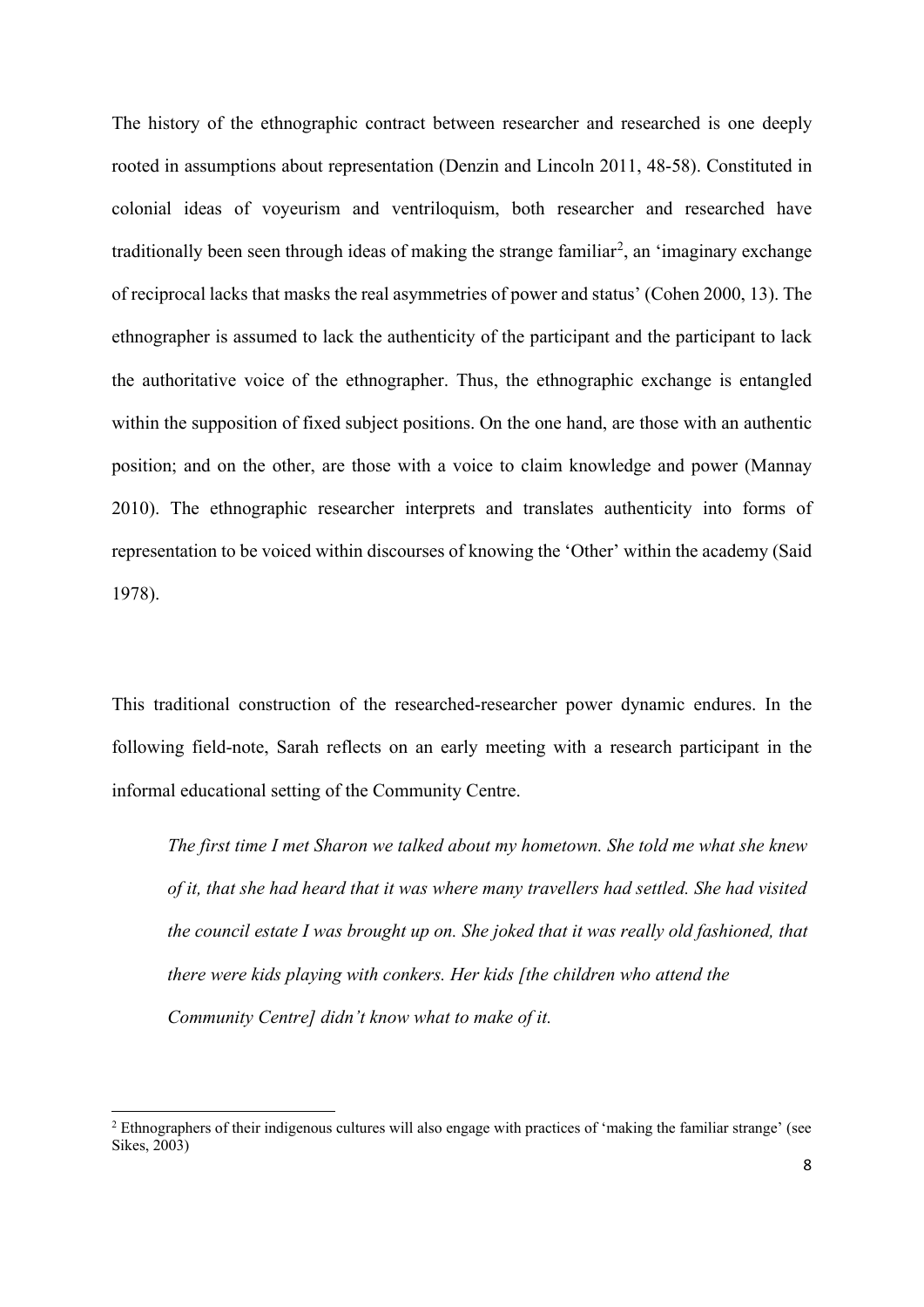The exchange is marked by claims of authentic subject positions in which Sarah assumed to legitimate her claim to be somewhat 'inside' the research context. At the same time, the participant Sharon, who is a resident of the council estate and works as a youth worker, refuses to be known within the construction that is proposed by the researcher. In this way, Sharon also claims some power to know.

For Sarah, what she had perceived to be a shared history of both living on a council estate, became a point of separation, through the distinctions maintained by her research participant. Sharon drew upon dominant discourses to locate Sarah's experience as 'authentic', which she could laugh at and know as different and fixed. Within a traditional ethnographic construction, there is assumed to be an inherent power in Sarah's production of knowledge through this fieldnote. Nevertheless, the relationship between the researcher and the researched is complex. The field-note illustrates that it is not simply that the researcher retains all the power within the research relationship. Rather, the defining of the Other as 'authentic' is always an ongoing process of power production where difference is in play.

# *New ethnography: voice and reflexivity*

In the 'new' ethnographies which emerged from feminist alternative claims to know in the 1960s and 1970s, there is a destabilisation of the ontological foundations of ethnographic representation (Behar 1996; Van Maanen 1995). This move away from the explicit ventriloquism of the traditional ethnographer, instead privileges the idea of the authority of 'voice'. Lather characterises this move as marked by 'partial and fluid epistemological and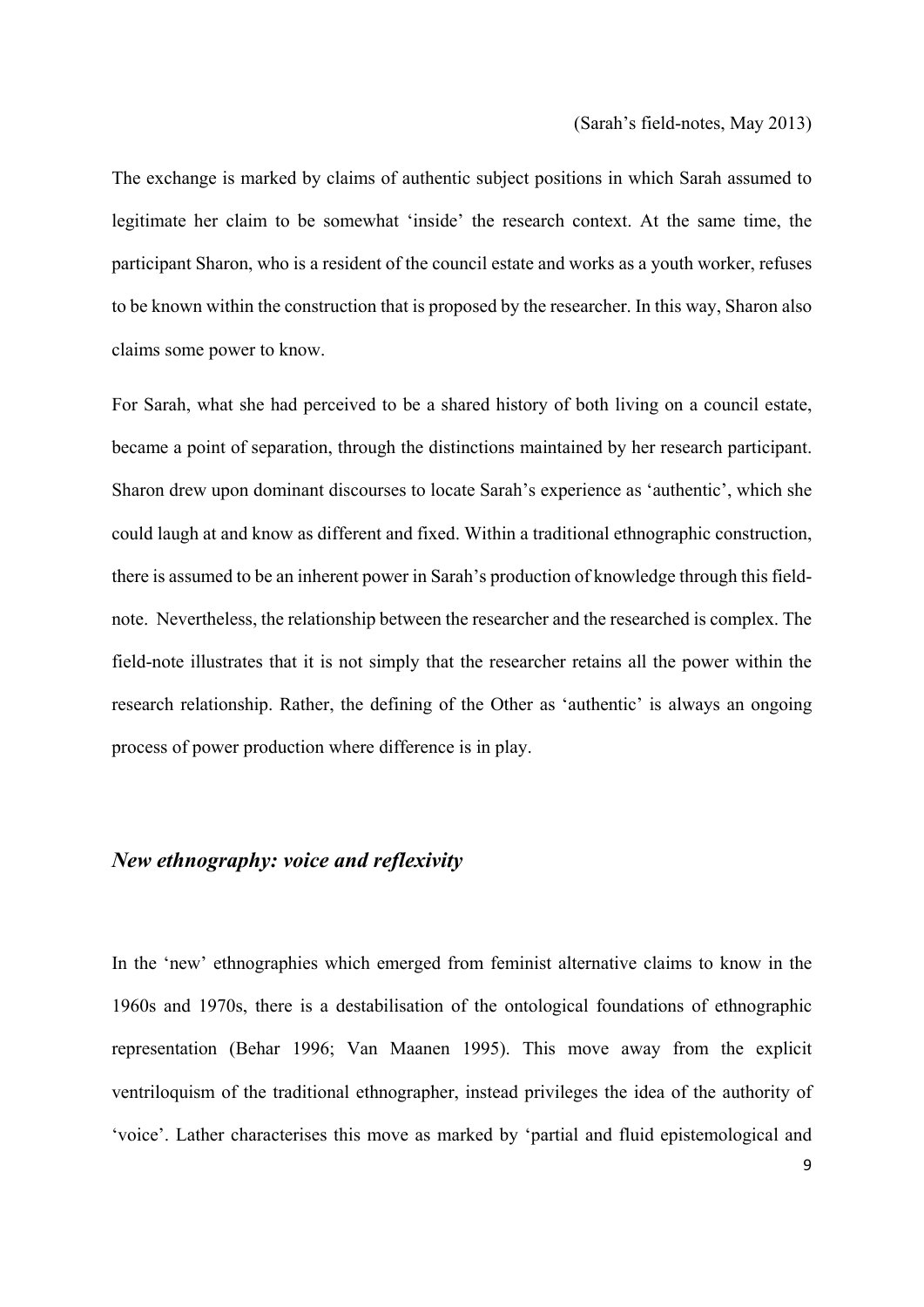cultural assumptions' (2001, 201) which give rise to fragmented and reflexive modes of ethnographic writing. This practice of representation is designed to go beyond mere appropriation. Through a troubling of an idea of 'speaking for' research participants, new ethnographies seek to make visible the intricate asymmetries of power located within traditional ethnographies. These practices produce texts in which polyvocality and multiple perspectives are championed through some re-defining of the academic text.

However, both traditional and new methodological forms of representation continue to centre on claims of authenticity. Drawing upon Gates' argument that authenticity plays a 'troublesome' role in claims of 'realness' (Gates 1991, 3), Lather calls attention to authenticity as an aspect of 'contemporary regimes of disciplinary truth-telling' (Lather 2001, 483). In this way, both traditional ethnography constructing representations through analysis, and new ethnography through the displaying of 'raw' data, methodologically evokes authenticity as a mechanism to capture that which they seek to know. Such capturing can be conceived of as the championing of ethnographic representations as mere objects of 'Show and Tell' (Webb 2014), where data is presented in its raw form as though it can speak for itself.

Although Rebecca's research, conducted within the formal educational setting of the primary school, did not explicitly fall within this tradition of privileging participant voice, it is clear looking back at an early field-note, that description is used as a tool of authentic representation. Here Rebecca describes how Children's Rights are communicated through displays around the school:

*Rights – they appear everywhere, both concretely, as well as, somehow, floating in the*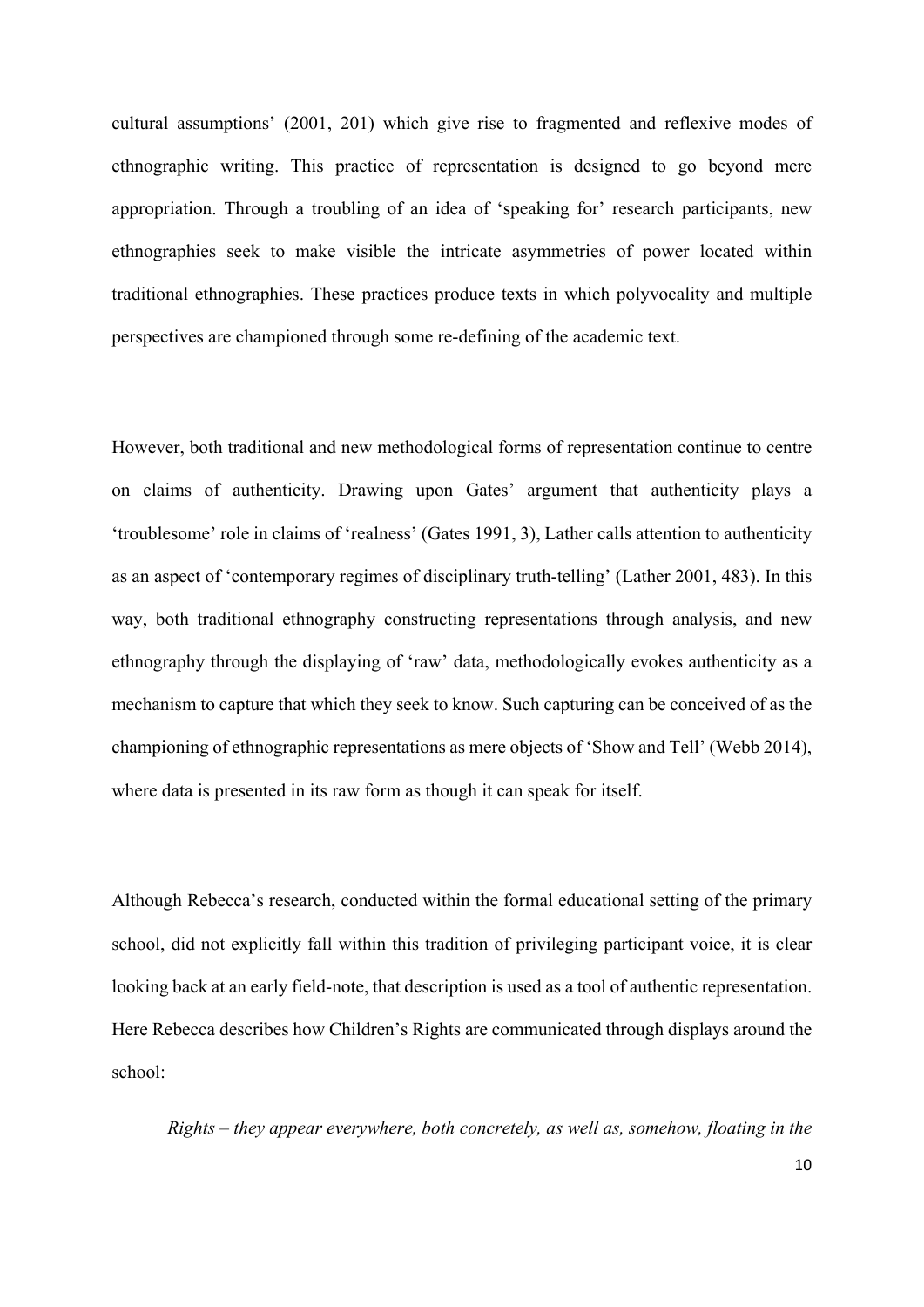*ether – not so much on their own – but coupled with 'respect', dressed up as 'responsibility': they're on the walls in UNICEF brightly coloured poster form; as 'home-made' school charters on the walls of corridors, classrooms, hallways, outside in the playground, on newsletters home, reminders of what can be expected ('you have the right to be heard', and 'you have the right to work' and 'you have the responsibility to listen'…'and to let others get on with their work')…They feel invested in, by many, and in such a range of spaces within the school. They are a garment, not so much worn lightly, as with a mark of distinction…they are asking to be recognised and valorised. This is Top Hill Primary saying, 'Hey, this is what we're about…sit up and take notice'.*

#### (Rebecca's field-notes, October 2011)

Rebecca reads this now as early ethnographer anxiety in which she was keen to assert a researcher identity of 'she who knows'. In her presentation of the context through 'thick description' (Geertz 1973), Rebecca assumes knowledge production to be a process where participant's lives are laid bare requiring no further interpretation for the reader. Lather describes this as an act of appropriation of 'the lives of others into consumption of a too-easy, too-familiar eating of the other' (2001, 206). Through Rebecca's claim to know, the school becomes fixed and reified as authentic.

# *Feminist ethnography: power and representation*

Through acts of de-familiarisation that challenge disciplinary assumptions of authenticity, Lather complicates the position that authenticity refers to 'singular, transparent, static identity categories assumed to give the writer a particular view' (Lather 2001, 483). Hence, feminist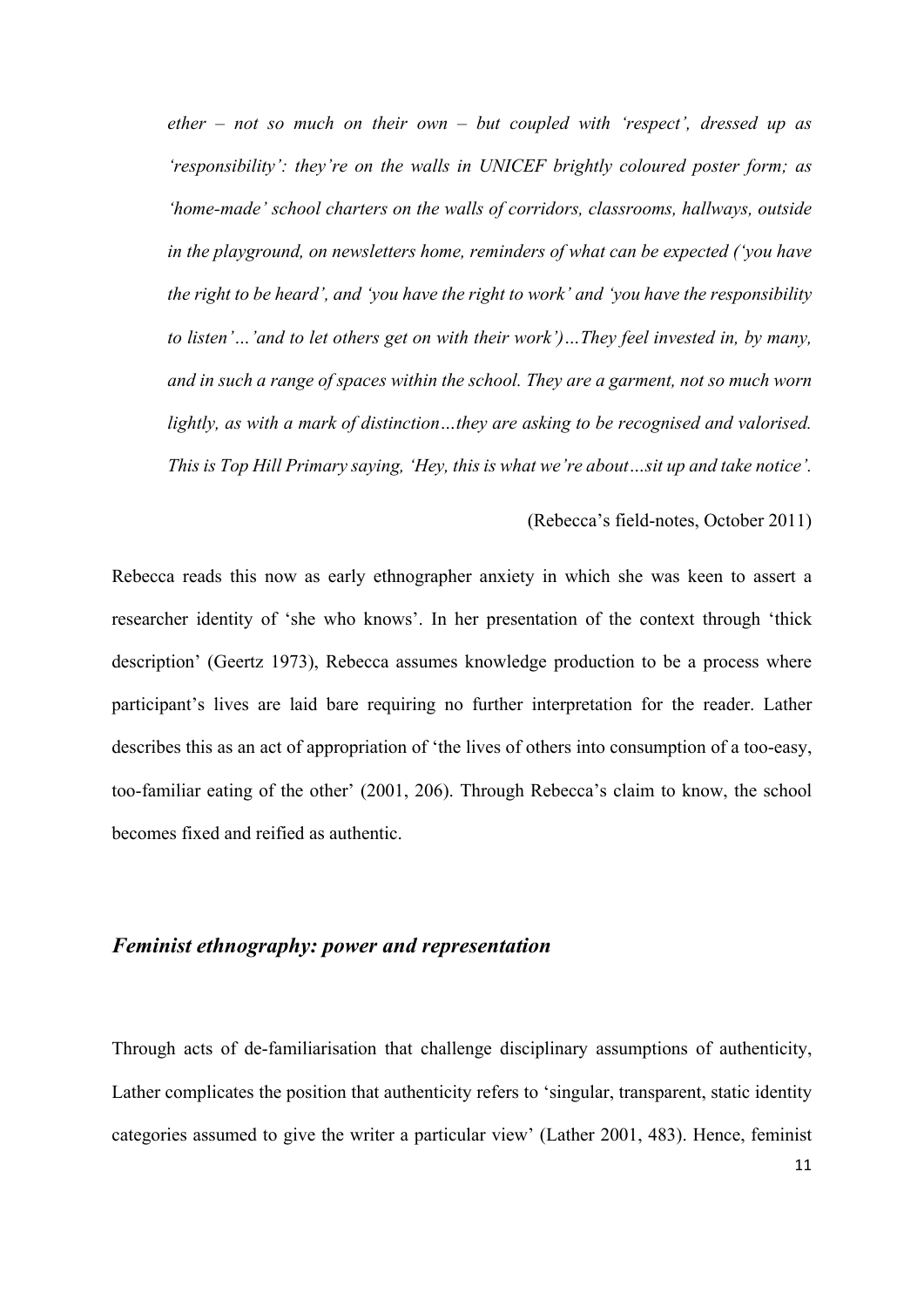ethnography does not offer a competing ontological frame, rather it looks 'at the historical, philosophical and cultural construction of frames' (Lather 2001, 479), both in terms of the object of research and the research methodology itself. As Skeggs argues, it is a politics of 'how we should do research' (Skeggs 2001, 4).

In the note below, Rebecca's PhD supervisor responds to a draft chapter, where Rebecca had sought to engage with a textual 'experiment'. Rebecca is faced by the limits of the deconstructive frame within which she was trying to work. Her weary supervisor comments:

*Make a note about the aesthetic and the blinking tyrannies of the way your supervisor is used to apprehending ideas. We want things going forward in your next piece of writing – these people are difficult to please* [she said referring to herself]*. Now we have shone a light on it* [the chapter] *we have found that it doesn't do the work that it needs to do yet.* 

(Rebecca's recording of supervisory session November, 2012)

Many of Rebecca's supervisory sessions focused upon this representational tension that required her to manage her authorial role and the responsibility that comes with this. Reflections on the practices of writing help us think about the role of methodological techniques in representation and the ability of the ethnographer to communicate the experience of 'being there'. There is always a tension between the construction of the text and the comprehension of the reader. The responsibility of the author is to navigate and work 'inbetween' these tensions produced by 'regimes of disciplinary truth telling' (Lather 2001, 483). For Rebecca this was experienced as always a compromise between the difficulties of undoing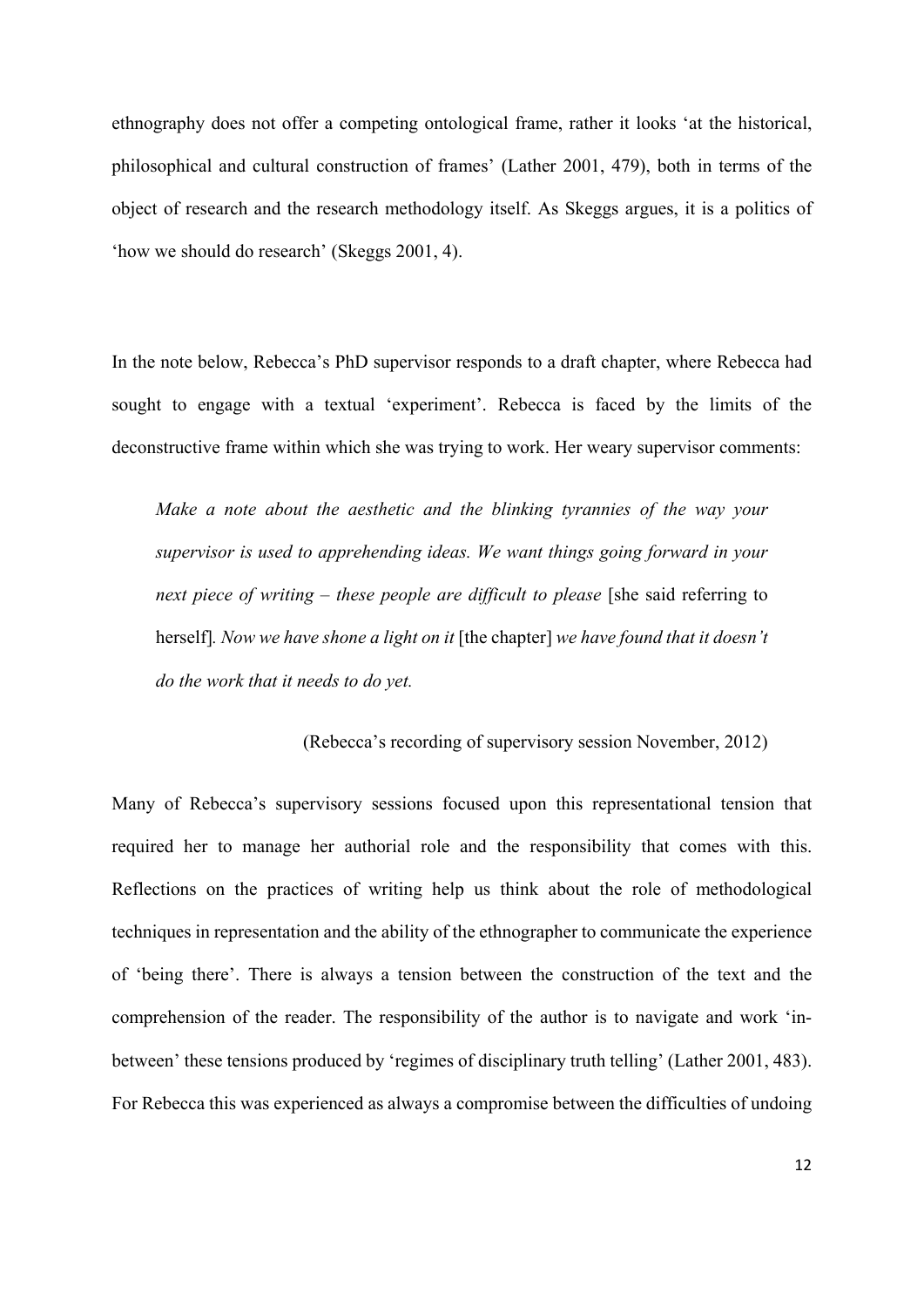authorial voice and the pressures to adhere to disciplinary conventions.

Feminist research asks, 'who has the power to do, write, authorize and distribute research in the name of feminist ethnography?' (Skeggs 2001, 3). It is concerned with power: who holds it, where and how. Skeggs calls for an analysis of the *process* of ethnography. It is the ongoing posing of questions of process and power that constitute post-structural feminist theorisations that inform practices of ethnography, 'not only as a method but [as] a form of questioning and analysis' (Skeggs 2001, 5).

Such an analysis of the processes of ethnography may help to make visible paradigmatic assumptions underpinning disciplinary modes of representation. In Sarah's field-note below, she considers the role of the ethnographer's recording device. The notebook symbolically legitimises her researcher performance<sup>[3](#page-12-0)</sup>. As a prop it supports the identity claims she makes through 'being there'. It acts as a mark of distinction: it is a physical barrier between her and the people she seeks to know, an act of distancing which makes visible some of the ontological and epistemological assumptions of her research at this time (Hammersley and Atkinson 2007).

*I wonder why I chose something imitating the traveller's log, the classic anthropologists' choice. I think there's a symbolic authority connected with the book. It's tactile, the leather look case is masculine and its apparent age indicated through its almost curling sides and spattered faux leather gives a sense of authenticity to my role. But if this is my recognition, an academic fantasy role play, who will recognise* 

<span id="page-12-0"></span><sup>&</sup>lt;sup>3</sup> The ethnographer's notebook has been variously problematised and re-appropriated as a participatory tool (see Russell, 2011)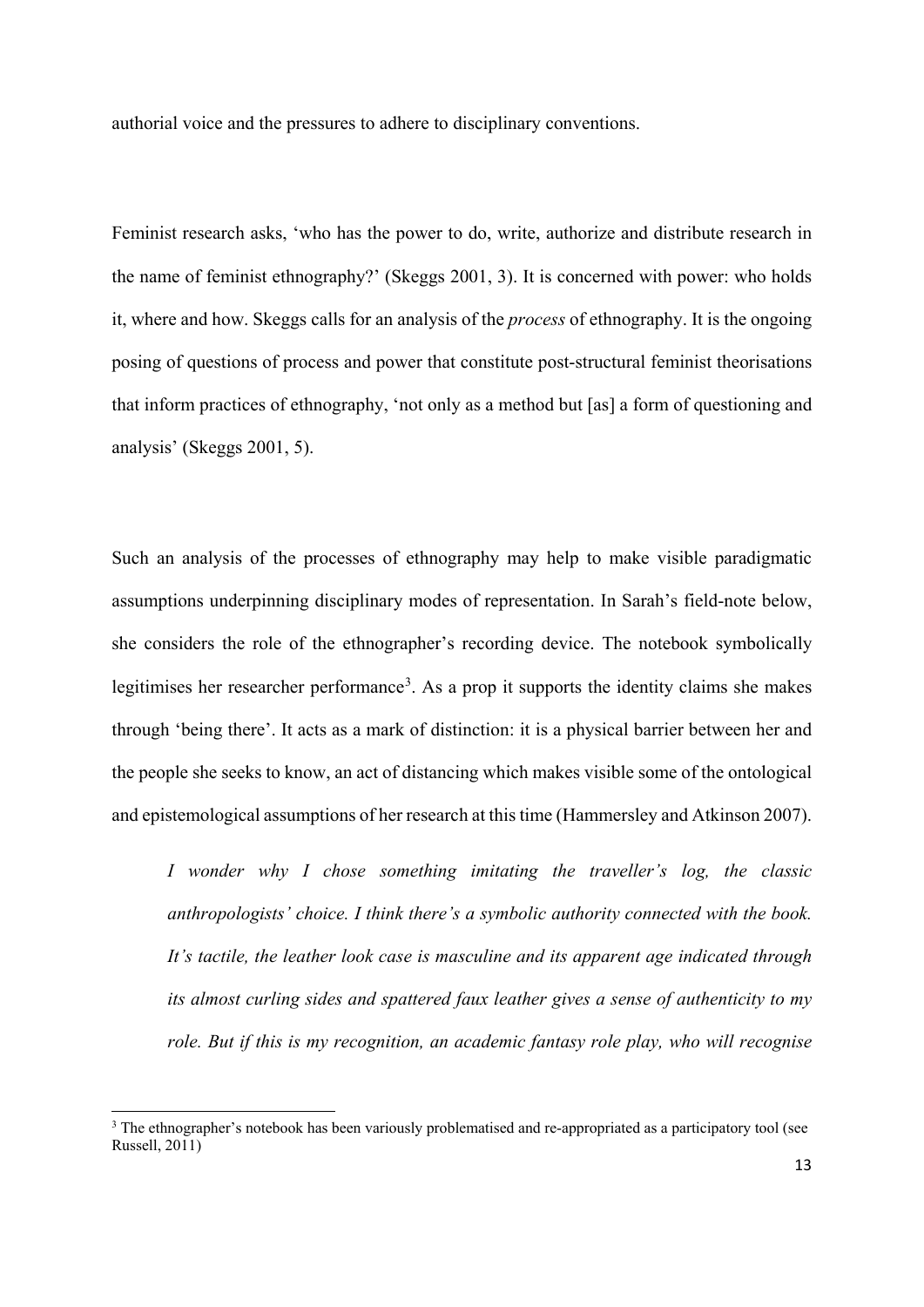*my performance? Am I trying to speak to participants through this manipulation of artefact or to other academics who will recognise its symbolic meaning?*

(Sarah's field-notes, June 2013)

The ethnographic practice enacted here implies that one may remain free of the binds of social interaction within the educational space, where the ethnographer exists on the peripheries of a moment, looking in. The act of note taking assumes a social dexterity, that the researcher may 'be there' as both participant and observer (Clifford 1990). The notebook endows the researcher with the privilege of distance. It symbolises a disconnection, a social disinvestment in the moment and relieves the researcher of the responsibility of maintaining social interactions. It reveals a particular ontological assumption, that although the social may be constructed in its enactment by agents, it is something that can be observed, founded upon ideas of continuity and stability, unaffected by the distanced researcher. The recording of these moments through descriptive note-taking reveals an epistemological assumption of ethnographic research, that the social may be captured by the distanced researcher in text.

As the two field-notes above illustrate, feminist ethnography requires an attention to the power relations that are immanent within all social processes. Ethnography as a research methodology is very far from providing answers to questions of representation. Nonetheless, in this section, we have shown that in contesting ideas of certainty, its methodologies can provide thinking tools with which to explore the production of representation as text. We have introduced our ethnographic practice through an explication of three ethnographic paradigms: traditional, new and feminist. Through a consideration of the parameters each paradigm assumes, we argue that ethnographic representation is formative of the distribution of 'the sensible'. It is to this we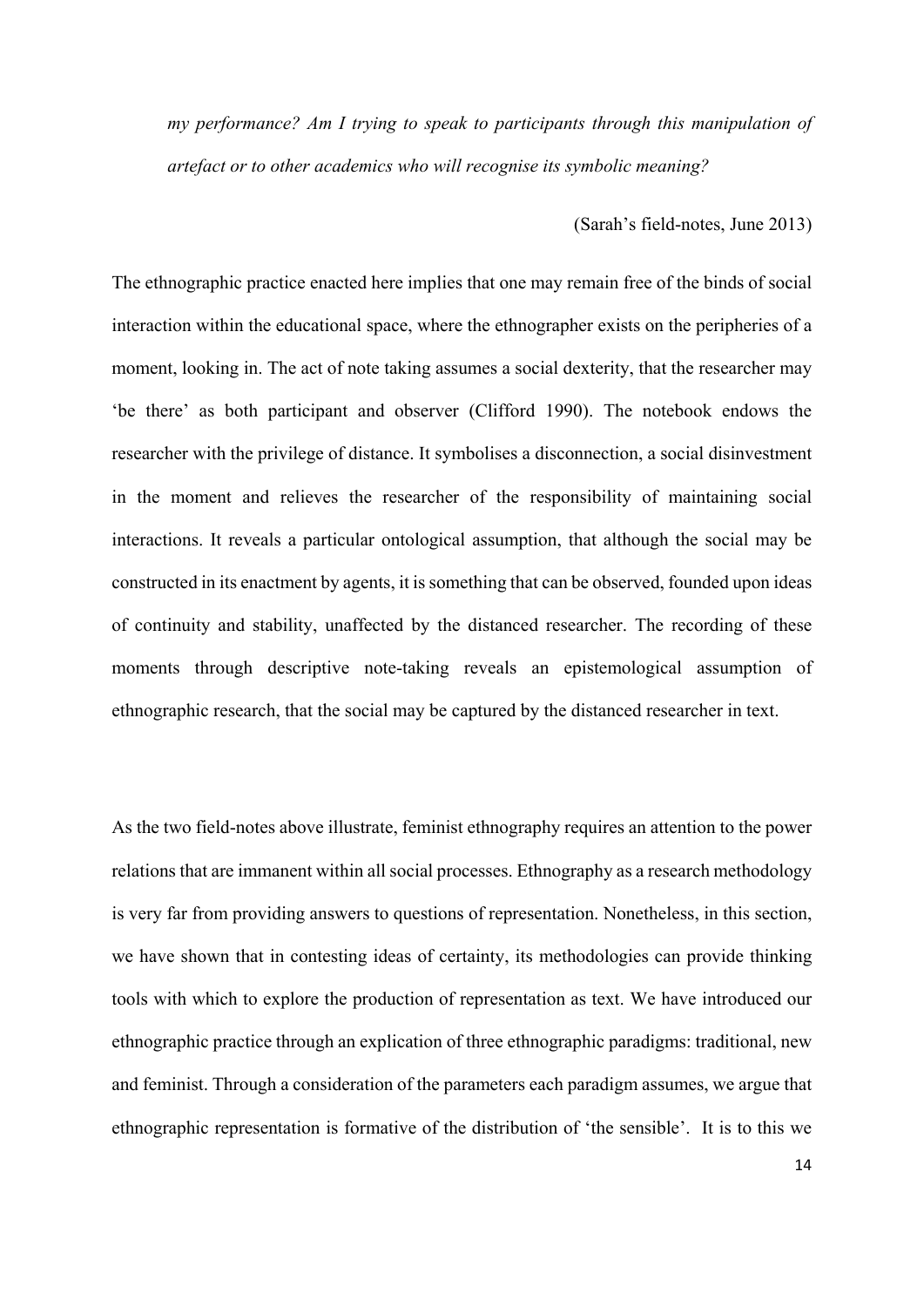turn in the following section, where we offer an engagement with ethnographic representation as an act of politics (Rancière 1999).

#### **Section two: Ethnography and the 'distribution of the sensible'**

'politics is an act of impurity, a process that resists purification…Politics makes visible that which a social order wishes to render invisible, and it does so in such a way that it does not just "add" to what is already given. Instead, it undermines the purity of the given.' (Chambers 2011, 305)

In keeping with the characterisation of politics in the quote above, we suggest that all educational ethnographic representation is politics. It is a moment, an act, or a representation that challenges the ontological premise of a given frame at any one time (Rancière 2004b). This could be, for example, valorising speech which is usually dismissed, or occurrences which are seemingly trivial. The significance of this is a challenge to dominant representations, where everyday lived experiences may offer alternative ways of knowing. Politics, therefore, is a disruption, rendering visible the possible limits of established knowledge.

In this section, we connect feminist ethnography as a politics of how we should do research, to a Rancièrian logic of politics as momentary rupture. We suggest that Skeggs' methodological reflexivity concerning the processes of knowledge production, can be brought together with Rancière's politics as impurity, in order to help us expand the possibilities of a feminist ethic for research. By drawing attention to the role of ethnography in undermining the 'purity of the given' (Chambers 2011, 305) rather than simply adding to what is known, we suggest that this conceptualisation of politics provides an alternative representational possibility.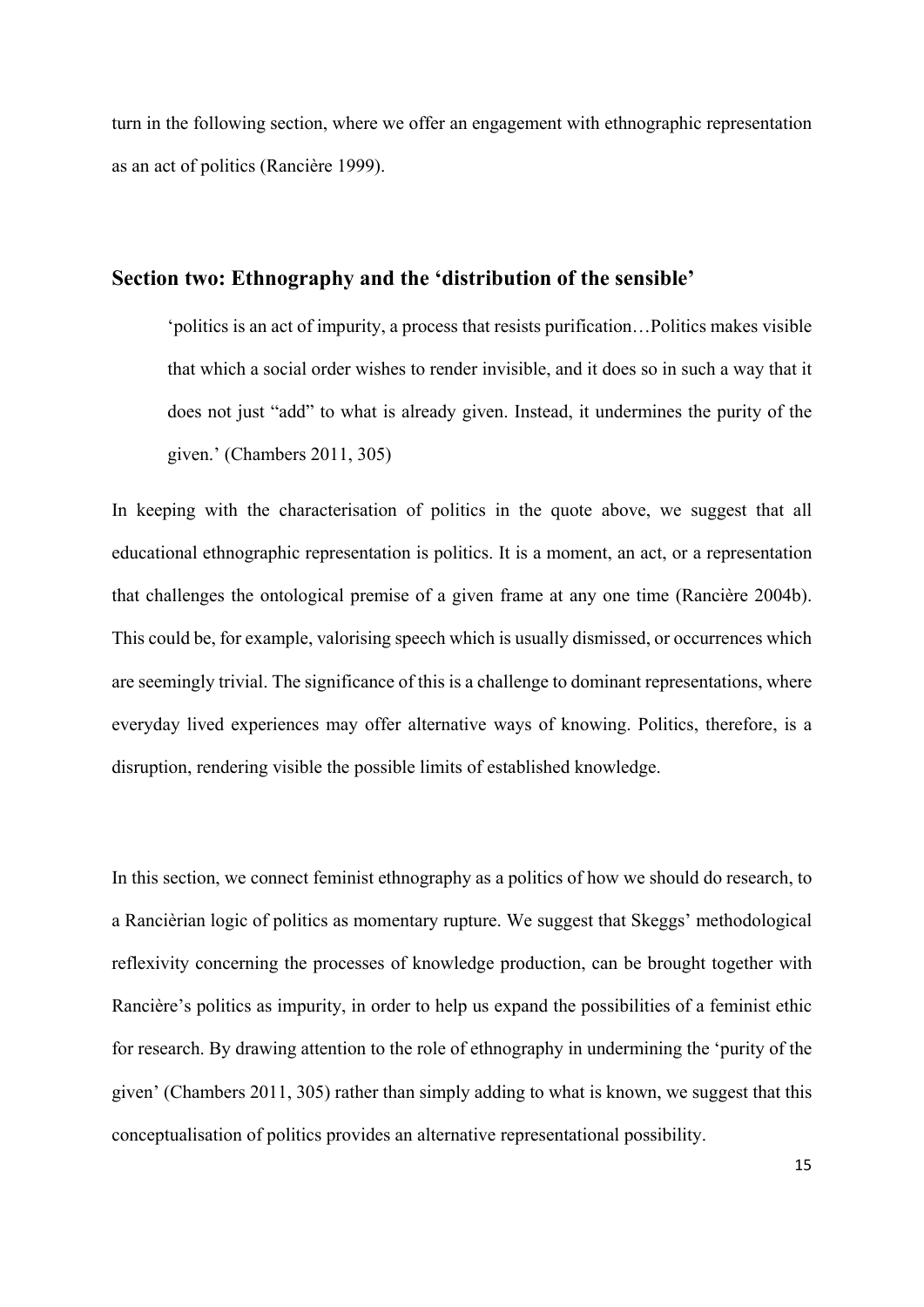By re-directing the ethnographic gaze onto the situated practice of educational ethnography, Rebecca's field-note below makes visible the assumptions underscoring the formation of research relationships within the classroom. The fieldnote captures an interaction with George, a teacher with whom she has been working closely:

*Ahh, what does George think I've been doing? I know that I rarely sit and take notes in the classroom – I've long abandoned that: it's so uncomfortable – takes me back to being the 'School Inspector' – but I do write (frantically) in other places round the school away from an all too public gaze to capture my observations and thoughts – George knows that, and we talk and discuss these notes…But what does this mean for my ethical legitimacy – all that stuff which presumes that everyone is clear about my role as a researcher…? Once again, I feel that I'm just pretending to do this ethnography properly but not*.

#### (Rebecca's field-note, January 2012)

The field-note reflects Rebecca's yearning for a clear sense of researcher authenticity. The moment she captures occurred once she had been part of the school for several months. She felt compromised by a suggestion from George, that they must both make time for her to start her research within the classroom 'properly'. This brief reflexive note captures some of the possibilities of Skeggs' notions of feminist ethnography (1994, 2001). What Rebecca perceived to be fixed and stable positions of researcher and participant were contested in George's imagining of what it means to do research. Read as Rancièrian politics, the methodological act of representing moments of unease can disrupt aspects of the ethnographic form, producing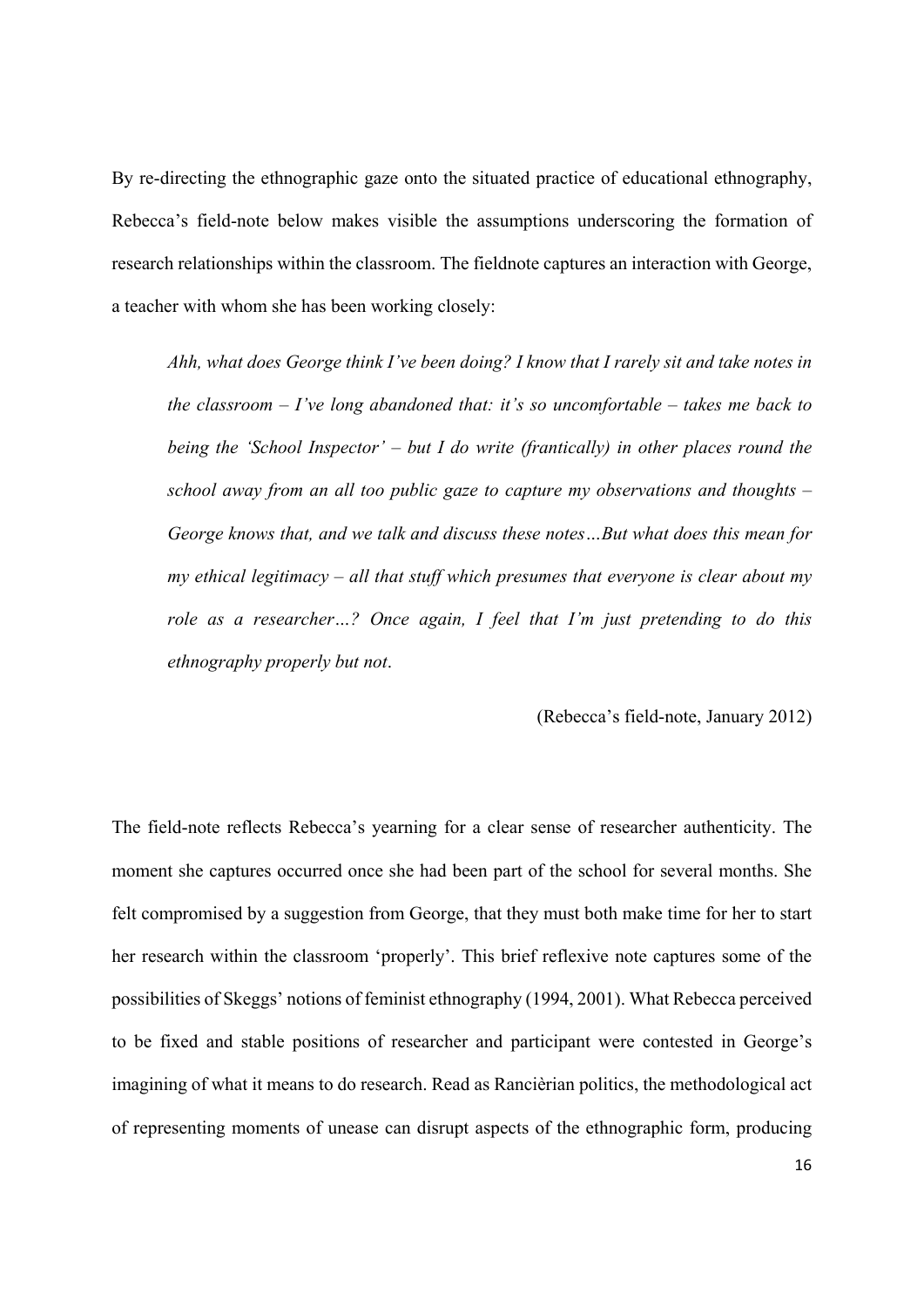new articulations of disciplinary 'truth-telling'.

Nevertheless, attempts to represent the complexity of ethnography are never unproblematic: the edification of such moments are necessarily caught within disciplinary practices of representation. Hence, politics as an act of impurity is recaptured within what can be known. In this way, ethnographic representations such as that above can only rupture fleetingly. Thus, 'politics has no 'proper' object…all its objects are blended with the objects of [the sensible]' (Rancière 2003, 4). Understood as politics, ethnographic representations are constitutive of 'ways of doing, ways of being, and ways of saying' (Rancière 1999). Similarly, Skeggs' ideas of feminist ethnographic practice enable an analysis characterised by discomforting questioning that can make visible the representational power of ethnography. By also thinking with Rancière's conceptualisation of politics, we suggest that this further allows for a critical engagement with academic representations, through an exploration of the ways representations (re)constitute that which they critique.

In the field-note that follows, we further explore these ideas of politics and rupture through a moment of disruption within Sarah's ongoing negotiations of access to the community centre. Sarah is part of an interaction in which she is positioned by Holly, a resident of the council estate, as different and outside the assembled group of volunteers at the community centre:

*In the break between the clubs, I struggled to keep up with the banter. Holly had cooked a pizza for us all to share. She got it out the oven, slipping it on to a tea towel, she carried it over to the kitchen work top in the middle of room and slapped it down. After slicing it with a rolling cutter she stepped back as the group began to help themselves.*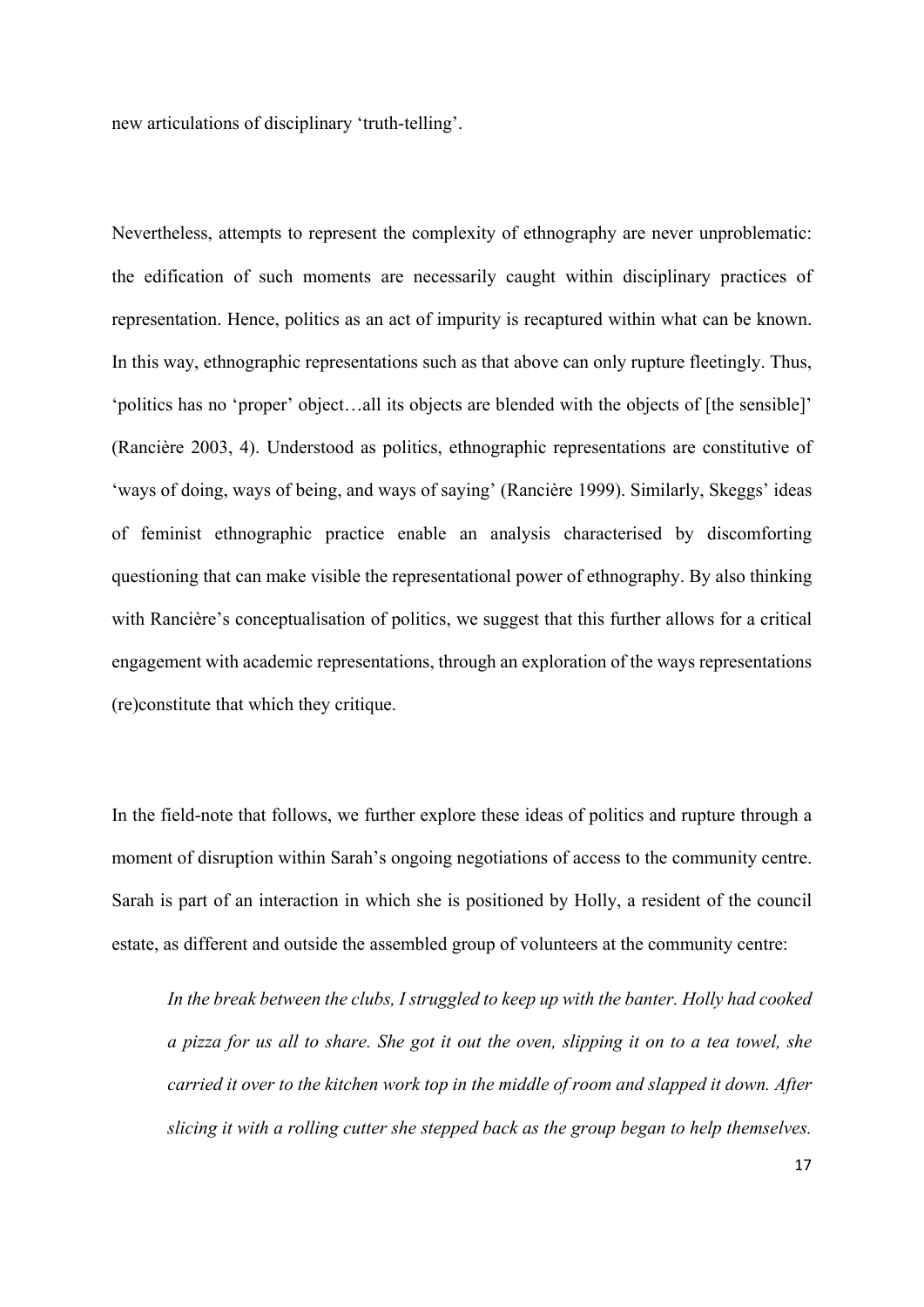*Holly looked at me, and with a smile said 'I'll get you a plate Sarah, you don't look like the sort to eat without one'. As she walked over to the cupboard I asked 'Would you get me a knife and fork too?' For a moment the room went silent, it wasn't until I began to laugh that they realised I was joking.* 

#### (Sarah's field-notes, December 2013)

The research participant, Holly, identifies as part of the group within the community centre. She lays claim to Sarah's difference through her own identification with the wider community. Though there are perceived differences between them, Sarah's engagements with 'banter' mean that she is able to form some connections with the group of volunteers. Through drawing attention to Sarah's deployment of humour and irony within the moment and captured within the note, this becomes a moment of politics which 'makes visible that which a social order wishes to render invisible' (Chambers 2011, 305). We can construct this representation as not so much a 'looking in' or a holding still of an authentic way of being, but rather as a way of paying attention to the practices of the everyday that can be made visible through the act of the research encounter. Thus, politics is not simply contained within specific moments of disruption in the field but may also be extended into the ethnographic text.

In this section, we have explored what Skeggs' call for a re-directing of the ethnographic gaze onto the situated practice of ethnography, may produce in our analyses. We have suggested that both the moment of the ethnographic encounter and the production of the ethnographic text, become sites of politics. In the following section, we further develop our connection between Skeggs' feminist ethnography and Rancière and Butler's theorisations of the politics of visibility, in order to argue for a feminist ethic in our ethnographic representations.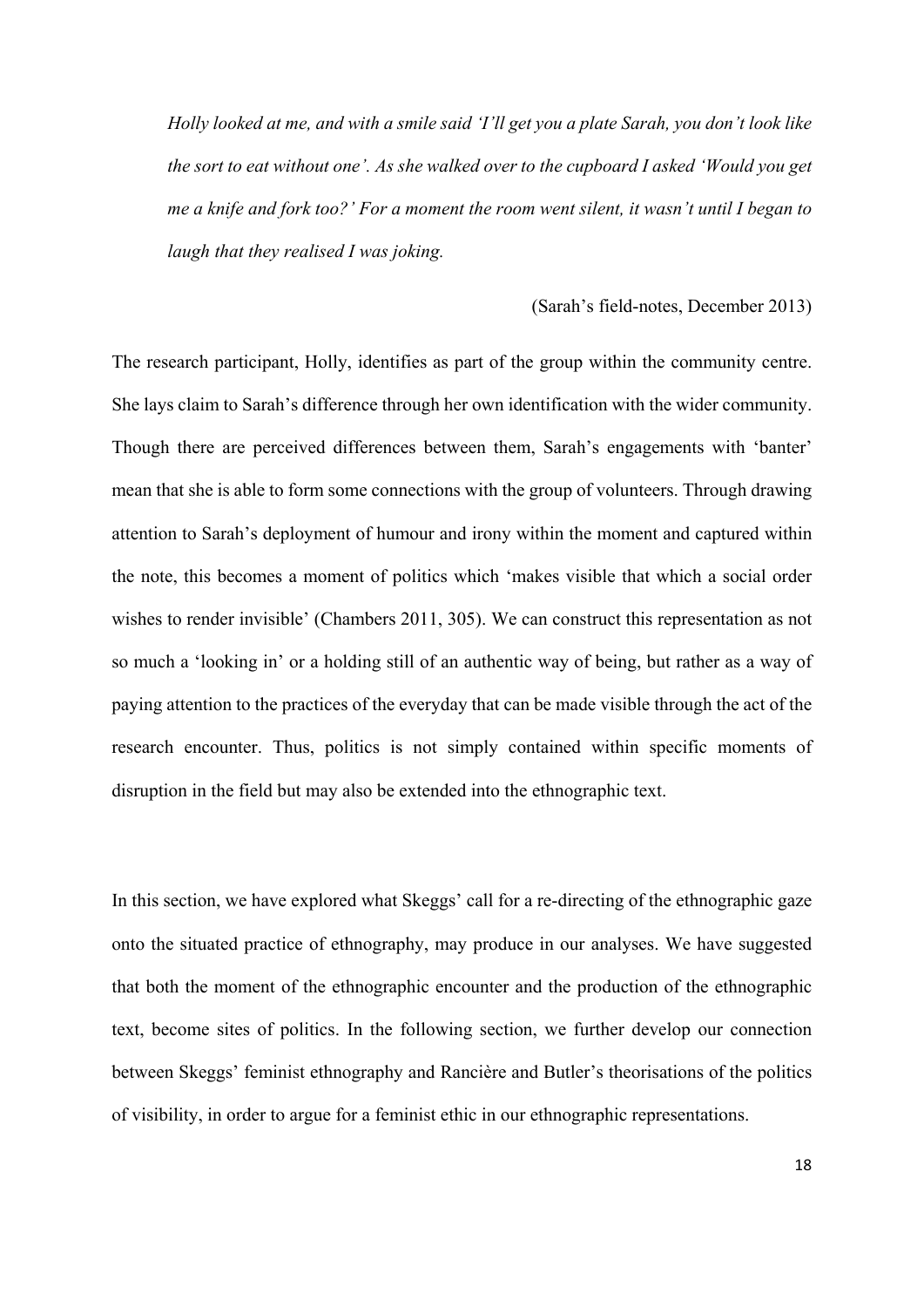# **Section three: Asserting a feminist ethic - representation and 'the impossible'**

The conceptualisation of politics as rupture is 'always on the verge of disappearing' (Rancière 2004b, 7). As we have described in the previous section, moments of politics are formative of the distribution of 'the sensible' where disruption is reincorporated through an 'identification with social groups or imaginary bodies' (Rancière 2004b, 7). As Butler asserts, there is always a tension within post-structural representations which 'invariably fail to complete' (Butler 1999, 182).

A commonality in the work of both Butler and Rancière is their concern with the ontological assumption of representation as 'an act, a way of configuring and dividing the domain of the sensible' (Pelletier 2012, 280). Both draw theoretical attention to that which is rendered invisible through claims of representational visibility. Thus, 'the impossible' becomes that which is always located outside or beyond the distribution of 'the sensible'. Crucially, however, 'the impossible' also interrupts 'the sensible', 'challenging the accepted perceptible givens' (Rancière 2004b, 7).

Below we utilise the concept of 'the impossible' not to assert an alternative logic, rather instead, to explore what an interest in ontological disruptions can produce that is deserving of ethnographic attention. We develop our connection between Skeggs' feminist ethnography and Rancière and Butler's theorisations of visibility, in order to argue for a feminist ethic in our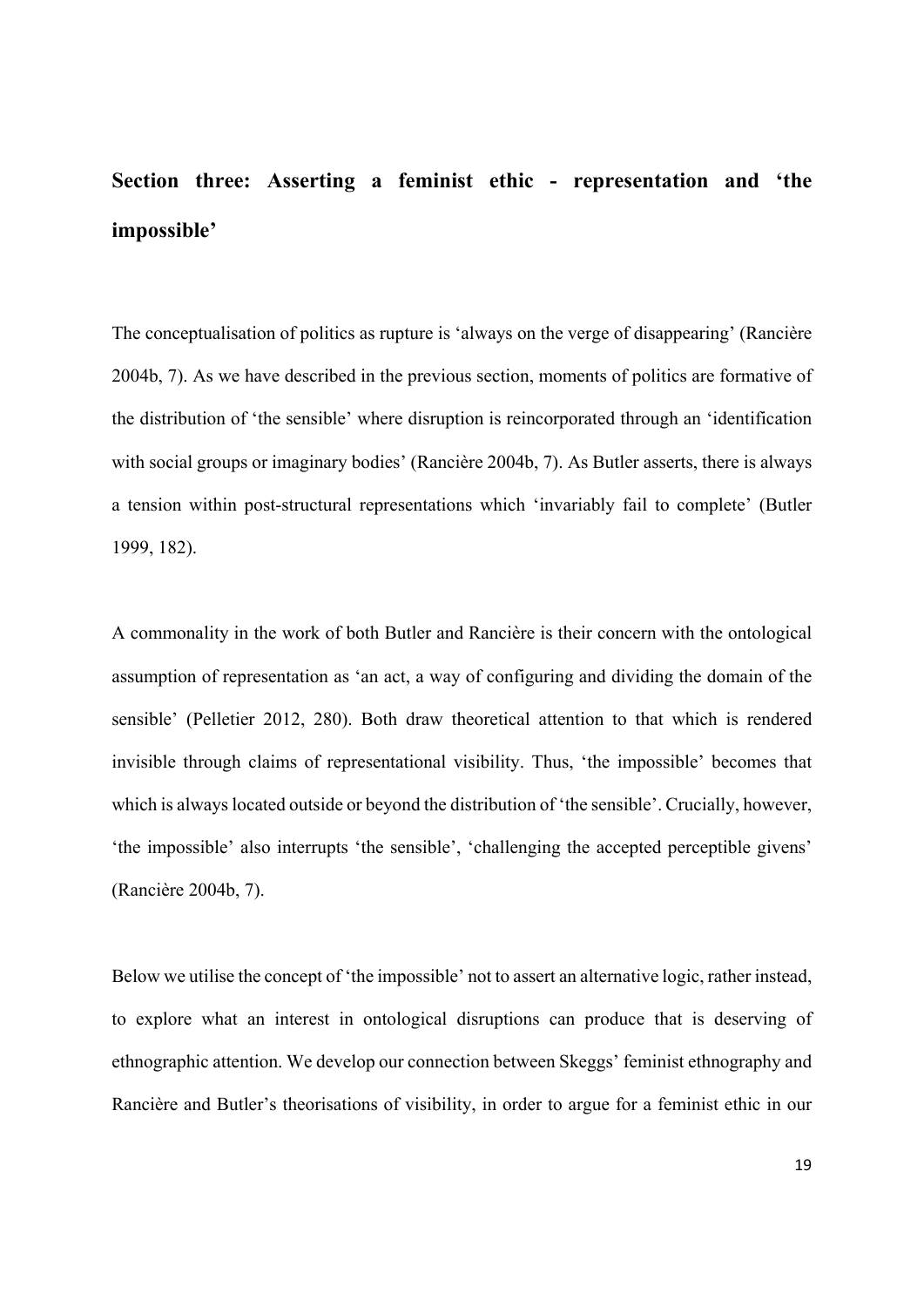ethnographic representations. We suggest this feminist ethic should centre attention on moments that we have found hard to capture fully because they remain on/beyond a periphery. In so doing, we explore our responsibility as ethnographers to represent what becomes positioned as 'in-between' through a re-engagement with our respective field-notes.

In the following field-note and discussion, Sarah explores the play of some young children as part of an after-school youth club within the community centre.

*I was in the 'living' style room with a few of the younger kids. They are 4-5 years old – Kabir, Sam, and Carly. Kabir was making them laugh by pulling a face where he looked up through his eyebrows and in a mock Middle Eastern accent he was saying 'What are you doing?' and 'I shoot you'/ 'I shoot you in the head'. The kids were rolling about with laughter. Sam said, 'He's talking in his own language', but I said, 'He's saying, "What are you doing?" in a different voice'. I asked Kabir where he got the voice from and he said he made it up. One of the kids said Kabir could speak another language, but when I asked Kabir he didn't answer.* 

#### (Sarah's field-note, November 2013)

This field-note represents a moment of disjuncture in two ways: first, in Sarah's own discomfort as children play with ideas of race, difference, and violence; and, second, as a moment of rupture and negotiation, a confounding of social space. The community centre of Sarah's research was formed predominantly of White British, working-class families. Within this context, Kabir, as one of the few Black British children, was highly visible. Paradoxically, this difference was central to constructions of the 'community' within the centre. Kabir became both a symbol of the community centre's inclusivity, whilst also re-affirming the normative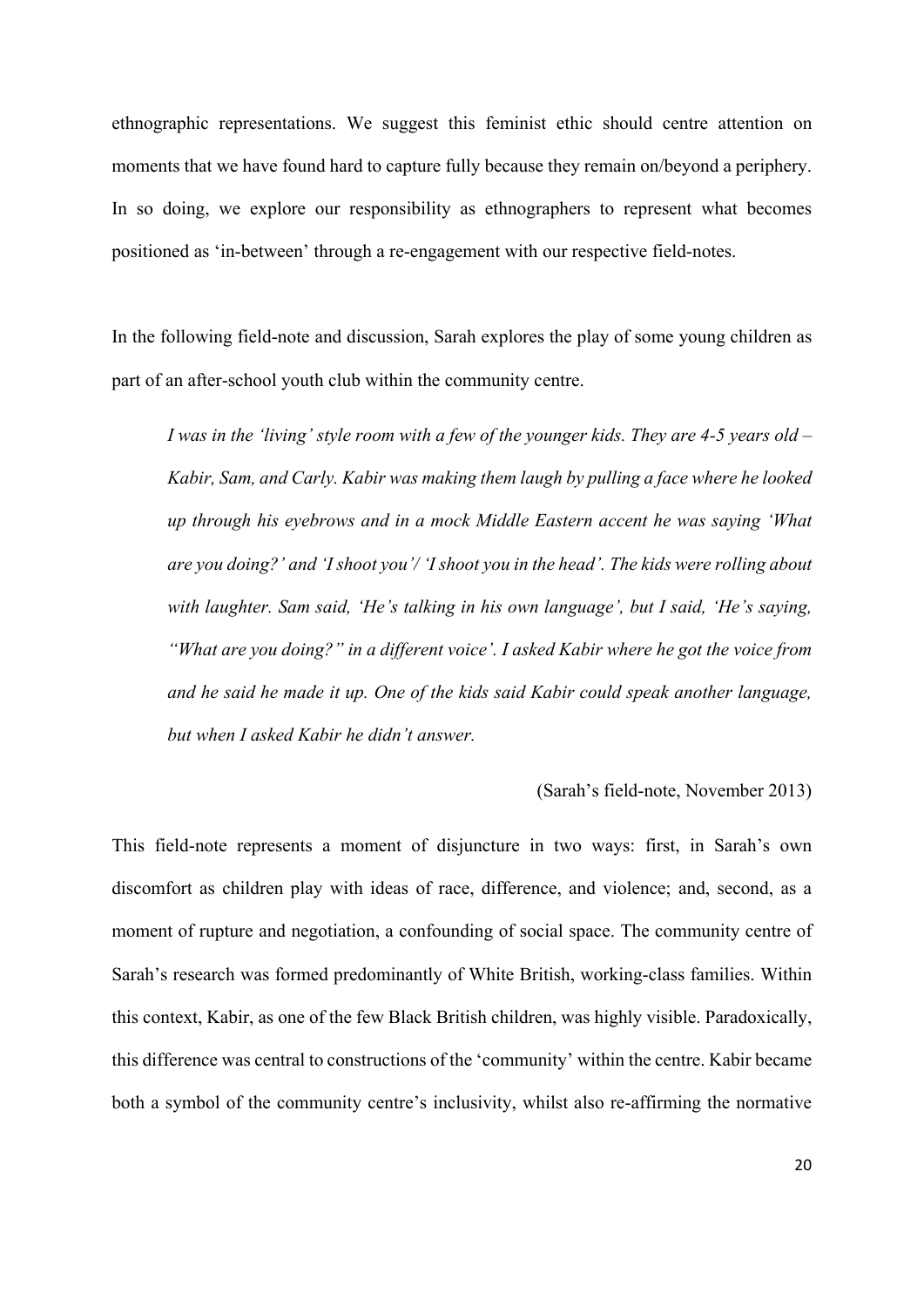sensibility of the community as White and working-class. Kabir's visibility was articulated through his positioning as resident 'character' in the centre. His energy, confidence and humour, coupled with his size and age (he is only four but very small) creates a spectacle focussed on his performance. He is often the centre of attention and appears to feed off this energy, gradually becoming louder and louder, and his speech faster and faster, whilst also spitting out jokes and profanities.

The field-note above references one such performance of Kabir's caricature of a 'foreign villain'. His performances are physical; he uses his small body and the speed of his movements for comedic effect, distorting his face and body in jerky, broken movements. His 'foreign villain' skit centres on a stereotypical 'Middle-Eastern' accent and an aggressive questioning of his audience. When performing to the crowd, he jumps around the room, moving towards each spectator, leaning in close to their face, pointing, and declaring 'What are you doing?' Seemingly enraged by their laughter, in character, Kabir flies at his audience, crying 'I shoot you; I shoot you in the head'. His audience is thrilled, and continues with their laughter, further encouraging Kabir's performance.

In many ways, Kabir was in a position of power within these interactions. He instigated the joke; he created the caricature of the 'foreign villain', drawing upon multiple discourses of difference and danger. In the moment of the joke, he is both idolised by the other children and ushered into their group, where he re-affirms his position as a 'character' of the after-school club. Yet, for his audience, Kabir's performance is connected to markers of difference. Though he maintains his coveted position of 'character', this is necessarily a position of 'Other'. Thus,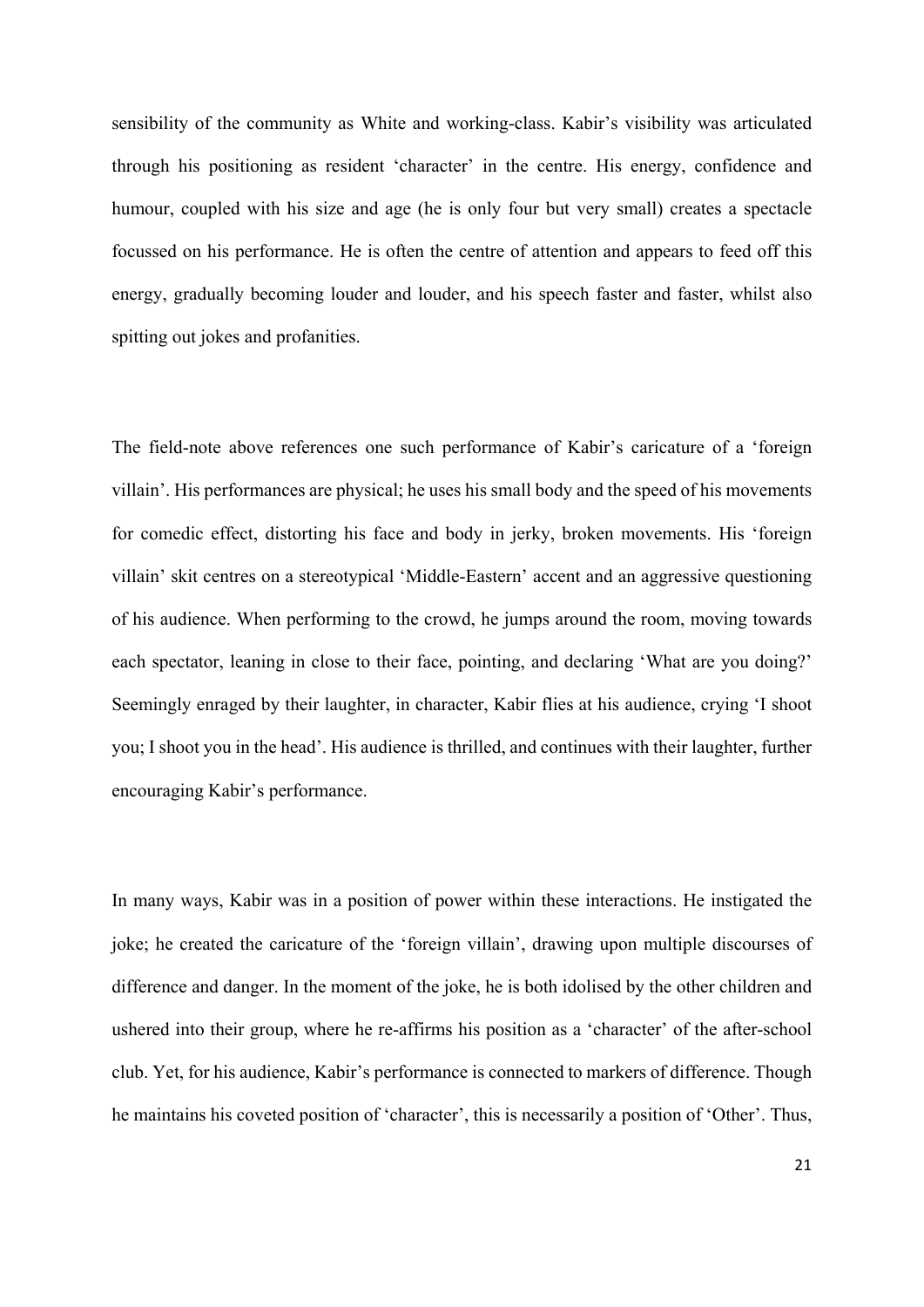his jokes and caricatures are attached to him as another example of his difference: the accent seems to become conflated with his racialized position.

This ethnographic interaction is a moment of rupture where the contingency of 'the sensible' is made visible. Kabir's play may be read as making sensible the imitative quality of race (Butler, 1993), where the stability of racialized identities are disrupted and transformed in the act of a performance. Nevertheless, held within the tension of 'the sensible' and 'the impossible', Kabir's performance is understood by his audience within the perceptibility of 'imaginary bodies' (Rancière 2004b, 7). Though the act of the 'foreign villain' makes sensible the shared identity of the group, aspects of the 'foreign villain' become entangled with Kabir's difference: he is Black and Sam and Carly are White. The 'foreign' accent of Kabir's performance is connected to his raced identification (Hall 1996) and becomes another marker of difference. Sam cannot see Kabir's 'foreign villain' as an act. It is not a joke. Rather the performance is understood as an expression of Kabir's identity: 'He can speak another language', says Sam.

In Rebecca's field-note below we further explore the possibility of holding still a moment of rupture within the production of the ethnographic text. In the following field-note, Rebecca observes an encounter within the school assembly hall during a rehearsal for a play. Tensions are running high between members of the teaching staff and the children who are excited. Underlying the ethos of the production are unspoken assumptions of progressive principles of inclusion, with the lead being a 10-year-old boy defined by the school as having Special Educational Needs. However, there is a disconnect between the performance of inclusivity and the pressures of the orchestration of the school play.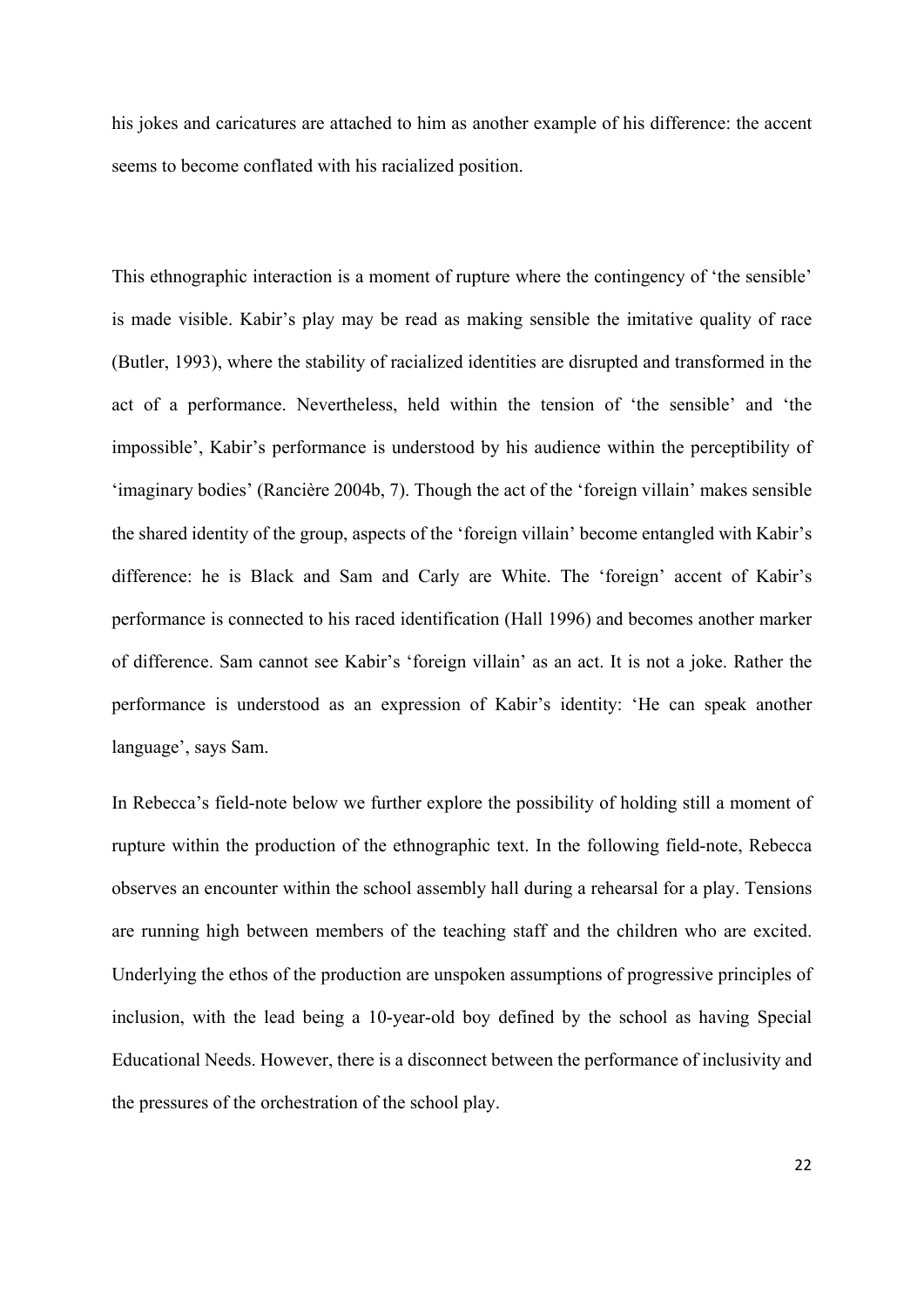*James is to be the narrator. He's the prince. It will be his job to ride his wooden hobbyhorse on and off the stage. James has a wonderful cloak and crown and he also has Special Needs. He's doing a great job. He's remembered his lines and he's coming on and going off the stage at the right moments and his teacher is really, really pleased with him. 'Thumbs Up' to James. And then his crown falls down over his face and it's funny. It's really funny. And everyone laughs and some children point. James lifts his crown and looks at everyone laughing and pointing at him, and he laughs at himself and at everyone laughing at him: he's 'Mister Funny Man' now. James laughs more, and slaps his sides and looks around. It's such a 'Good Show'. James is a funny boy.* 

(Rebecca's field-notes, March 2012)

So James is 'the lead' in this year's show. This is supposed to be the safe space where he can feel confident enough to laugh at himself and his whole self is not risked. Yet, on his little wooden hobbyhorse, he must move along a tightrope. He is required, at one and the same time, to both 'stick out' and 'blend in'. This is not a comfortable or straightforward position for anyone. Ahmed suggests that 'comfort' is about a 'sinking feeling': bodies that 'can sink into spaces that extend their shape' (Ahmed 2012, 40). James may 'sink in' to this rehearsal for a time but this cannot last. He has been invited to be different. The difference that he's been asked to display is that of 'lead' but what we all see, of course, is that James is just 'different'. But this should not feel so difficult to execute, surely, for the very point of the liberal discourse of rights is to give 'voice' to those who can all too easily be excluded, 'acknowledging "difference" as the norm, rather than the aberration' (Devine 2002, 304).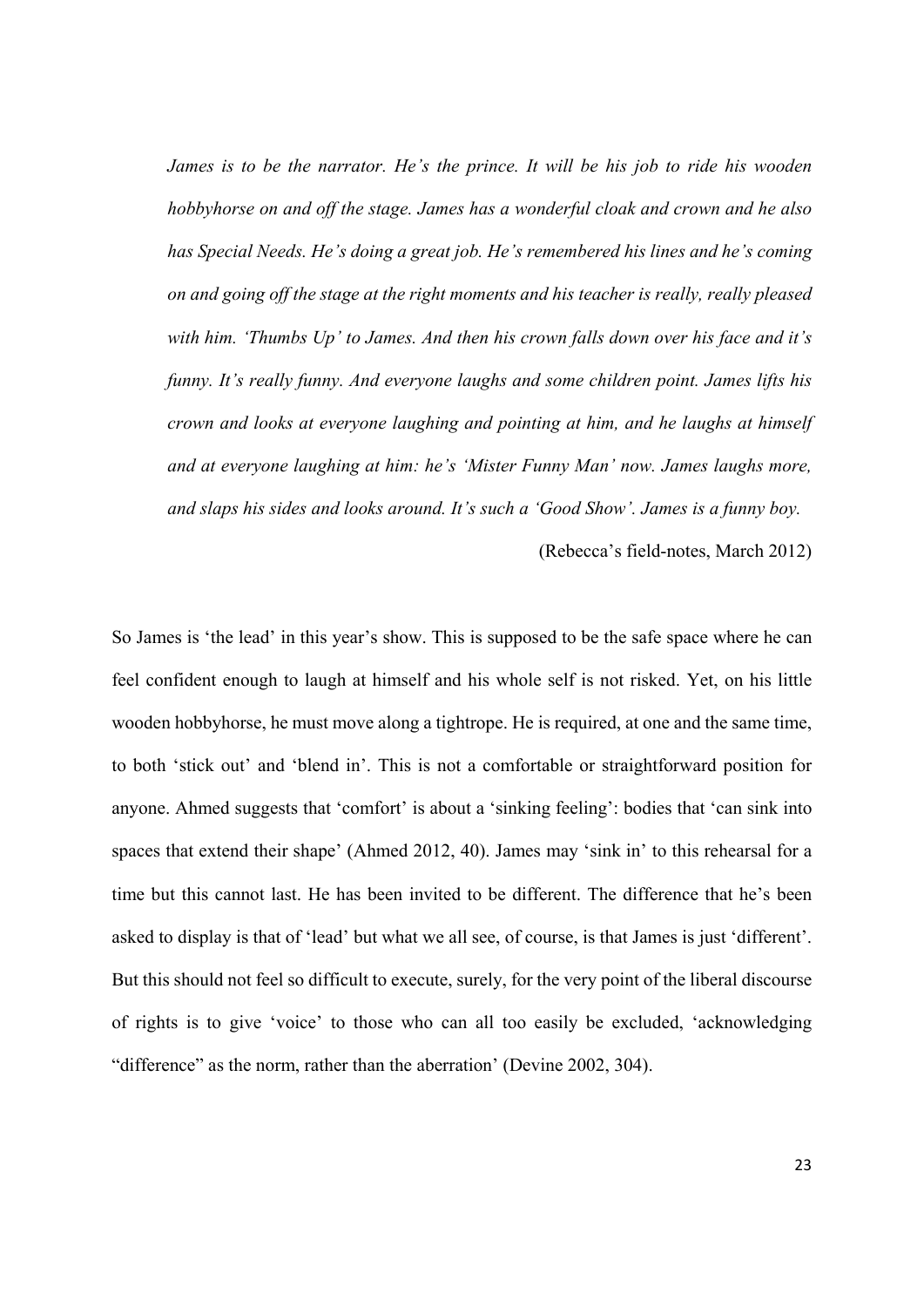But it is difficult. And for those teachers – all of whom must embody the relaxed ease of the power sharing of 'redistributive leadership' required of them by the rights discourse – look to Rebecca as though they feel anything but 'comfort'. They wear their bodies taut with tension. How aware is James that it is his body that causes the discomfort that cannot be named and must not be 'recognised'? Does he know that it is on his shoulders that falls the job of 'work[ing] hard to make others comfortable' (Ahmed 2012, 41)? After all, his position of 'lead stranger' in this enterprise seems to mean that the very act of his inclusion hails it as a 'form of exclusion' (Ahmed 2012, 43). Therefore, within inclusive education, it is 'the labelling of difference [that] always carries with it the risk of stigma and reification despite [the] democratising ideologies [of inclusion]' (Rapp and Ginsburg 2011, 169).

In this analysis, Rebecca is grappling with the logic of rights, which makes sensible 'inclusion' as 'a process by which those who are already "included" reach out to those who are not and bring them in to the existing order' (Pelletier 2009, 267). Therefore, the supposition of 'inclusion' becomes 'impossible' within the distribution of 'the sensible': to be 'included' requires the dissolution of difference, yet it is difference which *is* the object of inclusion. Nevertheless, attention to such moments makes visible the tensions between the 'sensible' and the 'impossible' as a claim of representational visibility. It is this focus on the everyday negotiations of the 'sensible' and the 'impossible' that characterises our methodological engagement with the 'livable life'.

Despite the paradoxical positions of Kabir and James within the ethnographic representations above, we argue this everyday slippage between exclusion and inclusion within education is central to the experience of lives often reified within dominant representations. We characterise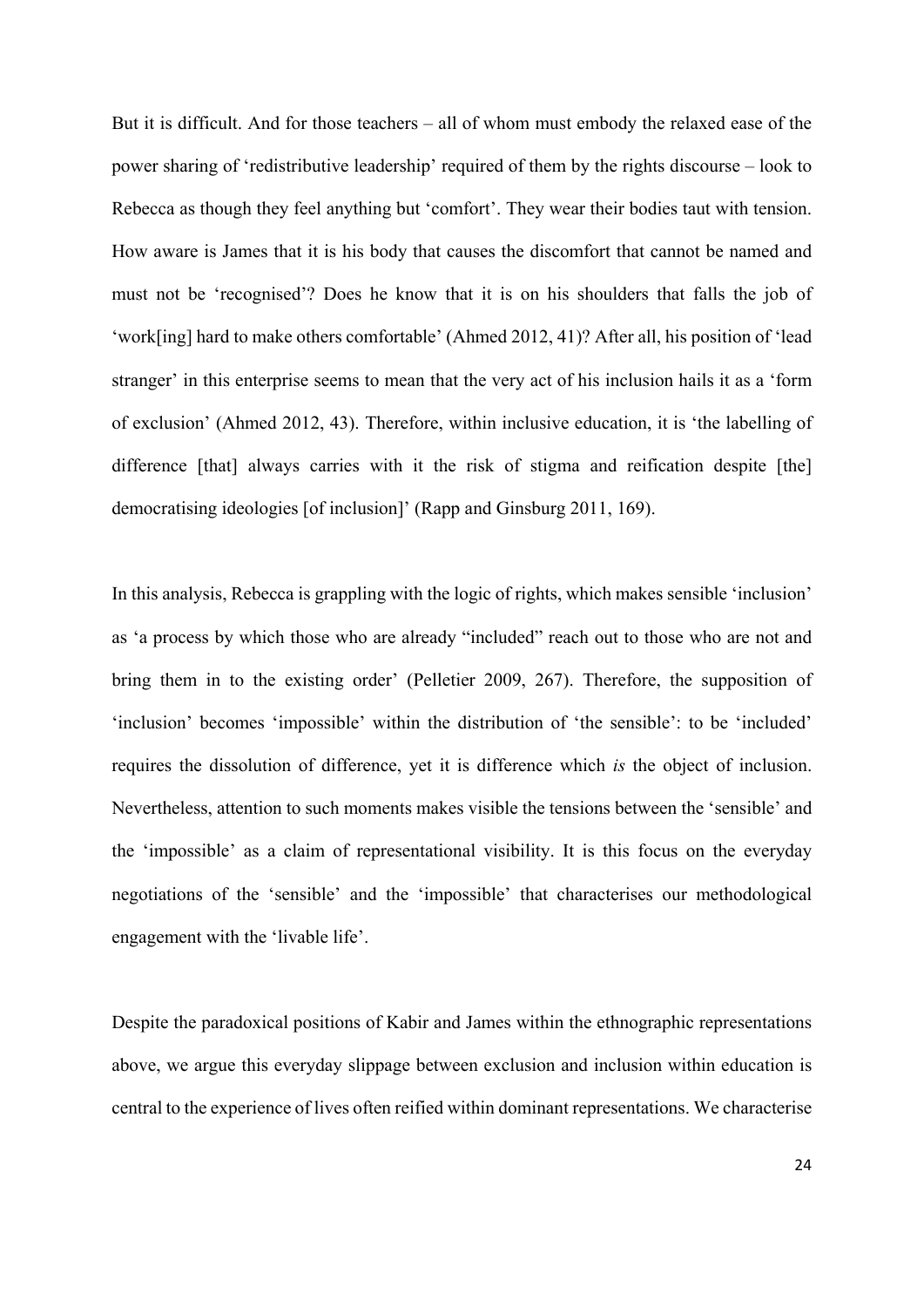the assertion of the 'livable life' as a necessary disruption which may go some way towards 'challenging [the] accepted perceptible givens' (Rancière 2004b, 7), not only within the moment of enactment but also as an ethic of representation through ethnographic text.

Consequently, as ethnographers, we consider our role to be that of challenging the symbolic division between the 'order of speech and that of bodies' (Rancière 2004b, 5). In so doing, we recognise speech as 'symbolic determination', rather than as physical capacity, and actively question the distribution of 'the sensible' though representations of the peripheral. Through our analyses above, we have characterised 'impossible' moments as those marked by ontological 'in-between-ness'. For James and Kabir, being caught between different and often opposing perceptions of reality, is formative of their everyday lived experience, whether they are included or excluded. Therefore, an analysis of the 'in-between' requires us to pay attention to everyday negotiations of multiple identifications. We suggest that moments 'in-between' visibility and invisibility / recognition and misrecognition are central to the imaginary of a feminist ethic as they are constitutive of what Butler terms the 'livable life' (Butler 2014, 8). She describes this herself as a 'relax[ation] of the coercive hold of norms…which is not the same as transcending all norms' (Butler 2014, 8). Within the practice of a feminist ethic that we are seeking, we translate the 'livable life' to be made possible through an enactment of representation. Through the re-animation of our ethnographic data, we have sought to recognise everyday negotiations that are formative of 'the sensible': a methodological engagement with moments otherwise invisible within dominant modes of perceptibility.

## **Conclusion**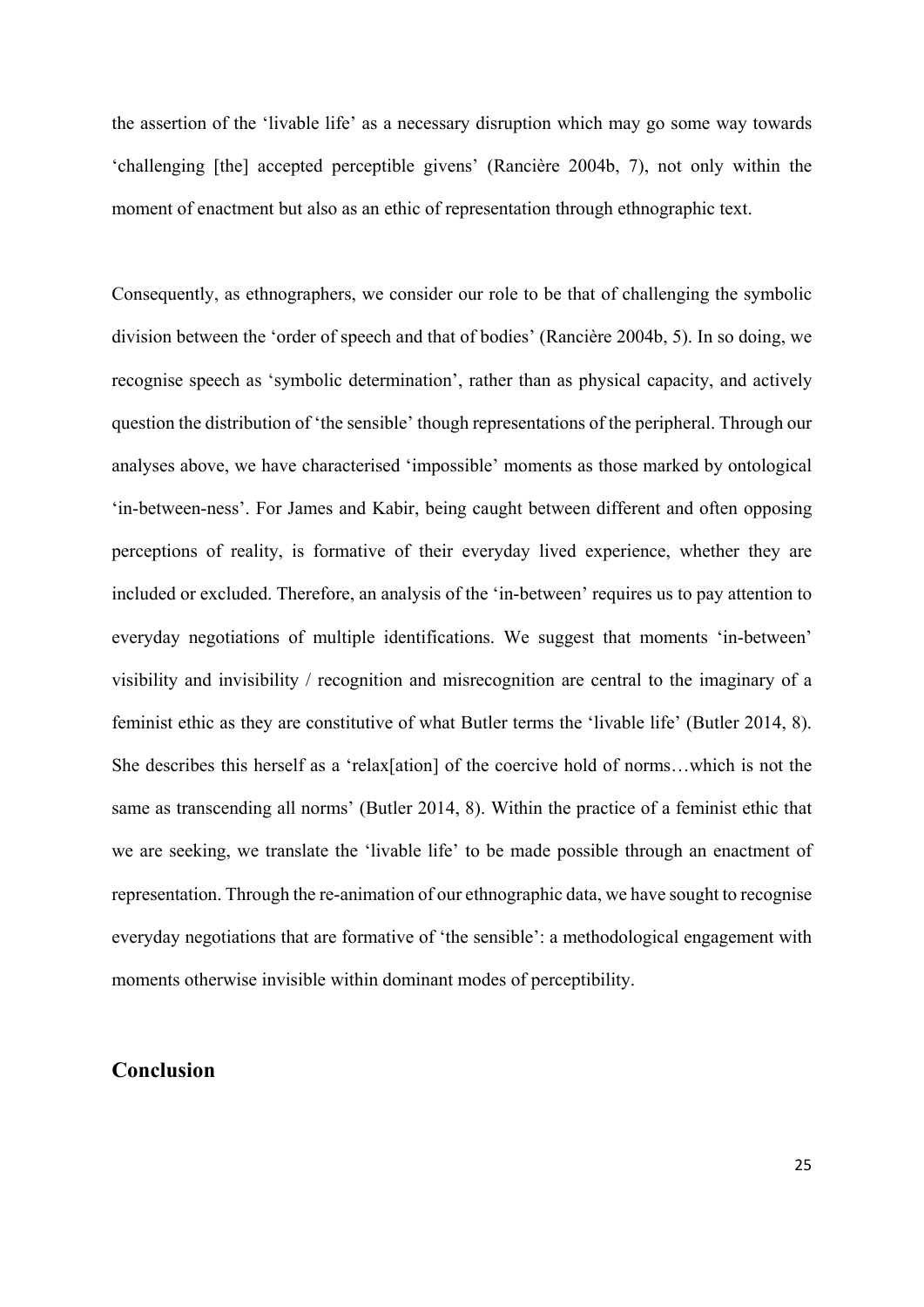In this paper, we have explored the possibilities of asserting a feminist ethic in educational ethnography. Assuming a post-structural paradigm, we have sought to share moments of our ethnographic data collected within formal and informal educational settings, in order to illuminate some ways of knowing *differently*. In the re-visiting of our field-notes, we have aimed to disrupt the reduction of our ethnographic data as nothing other than a capturing of how things are. We have problematized ethnography's inherited and inherent connections to ideas of authenticity, drawing attention to the ways in which our own research has been shaped, nonetheless, by different histories of ethnographic practice. We assert a conceptualisation of educational ethnographic representation as *always* a site of politics, as it antagonises what can be assumed. We suggest that ethnographic representation forms one site of politics, making 'visible what had no business being seen' (Rancière 1999, 32). We have framed ideas of the 'sensible' and the 'impossible' as analytic tools that have enabled both a critique and a disruption of 'perceptible givens' (Rancière 2004b, 7) within the practice and purpose of education. By paying attention to ethnographic data that we have found difficult to capture, we have explored the quality of 'in-between-ness' through the theorisation of the co-constitution of the 'sensible' and the 'impossible'.

This paper has materialised a provocation that has taken us some way towards the possibility of representing ethnographically lives which were 'never livable' (Butler 2014, 11) within our educational contexts. By bringing together Rancière's conceptualisation of the 'impossible' with Butler's commitment to representations of the 'livable life' (Butler 2014, 11) we have sought to ask ourselves, what remains unsaid and unseen in our ethnographic representations.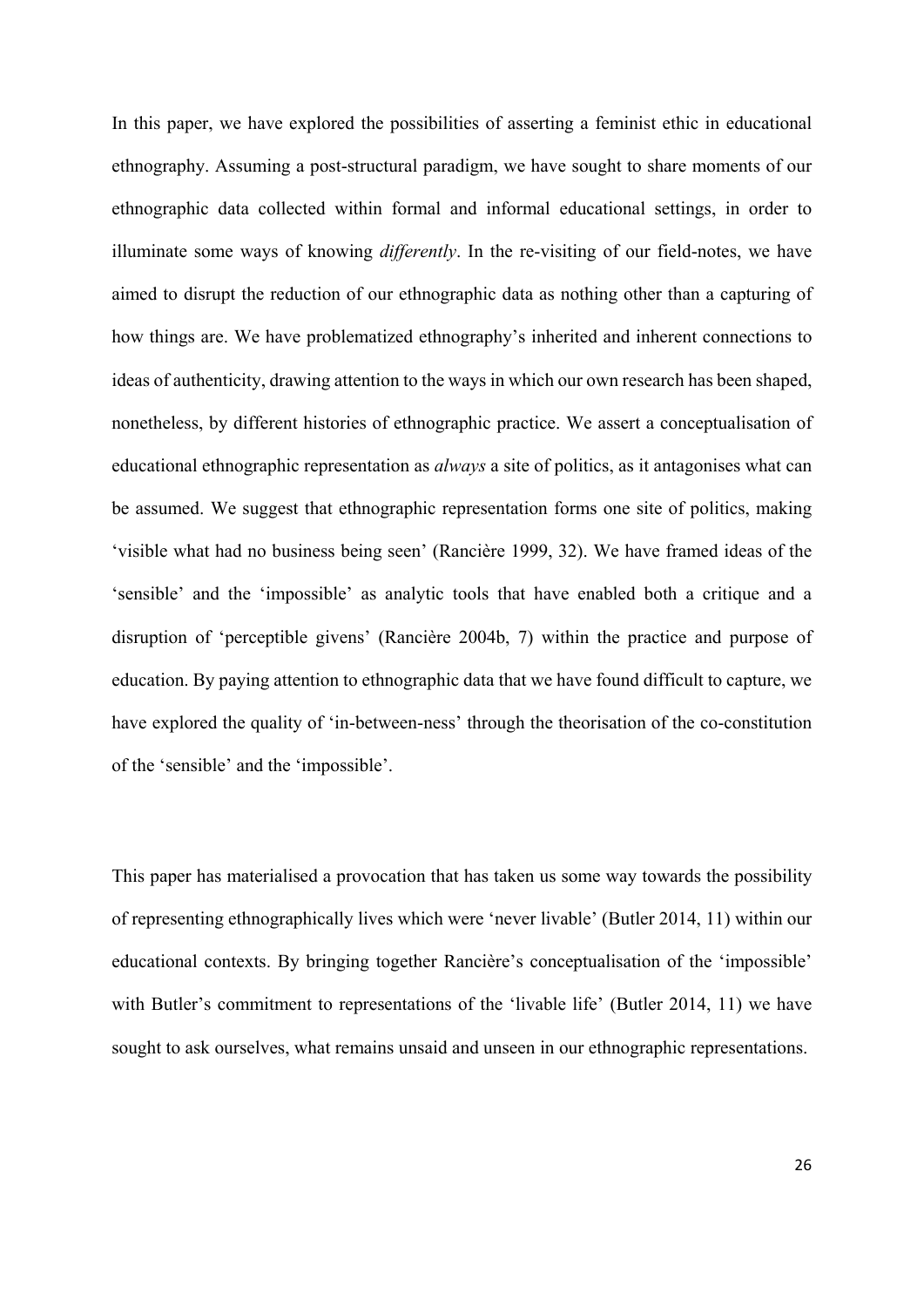#### **Bibliography**

- Ahmed, S. 2012. *On Being Included: Racism and Diversity in Institutional Life*, Durham and London: Duke University Press
- Back, L. 2007. *The art of listening*. London: Bloomsbury Publishing
- Behar, R. 1996. *The Vulnerable Observer: Anthropology That Breaks Your Heart*. Boston: Beacon
- Britzman, D.P. 1995. 'The Question of Belief: Writing Poststructural Ethnography'. *Qualitative Studies in Education*, 8(3) pp. 229-238.
- Butler, J. 1993. *Bodies that Matter: On the Discursive Limits of Sex*. New York; London: Routledge
- Butler, J. 1999. *Gender Trouble: Feminism and the Subversion of Identity.* Routledge: New York and London
- Butler, J. 2014. *Rethinking Vulnerability and Resistance*. Madrid
- Cairns, K. 2013. 'Ethnographic locations: the geographies of feminist post-structural ethnography', Ethnography and Education, 8(3), pp. 323-337, DOI: 10.1080/17457823.2013.792675
- Cerwonka, A. & Malkki, L.H. 2008. *Improvising Theory: Process and Temporality in Ethnographic Fieldwork*. Chicago: University of Chicago Press
- Chambers, S.A. 2011. 'Jacques Rancière and the Problem of Pure Politics', *European Journal of Political Theory*, 10(3), pp. 303-326
- Cohen, P. 2000. *From The Other Side of the Tracks: The Ethnographic Imagination as Really Useful Knowledge*. University of East London
- Coles, R. & Thomson, P. 2016. 'Beyond records and representations: inbetween writing in educational ethnography', *Ethnography and Education*, 11(3), pp. 253-266, DOI: 10.1080/17457823.2015.1085324
- Clifford, J. & Marcus, G.E. 1986. *Writing Culture: The Poetics and Politics of Ethnography*. Berkeley, California; London: University of California Press
- Clifford,J. 1990. 'Notes on (Field) Notes'. In Sanjek, R. (Ed.). *Fieldnotes: The Makings of Anthropology* (pp. 47-70)*,* Ithaca; London: Cornell University Press.
- Crossouard, B & Webb, R. 2015. 'Learners, politics and education'. In: Scott, D and Hargreaves, E (eds.) *The Sage handbook of learning.* SAGE Publications Ltd, London. ISBN 9781446287569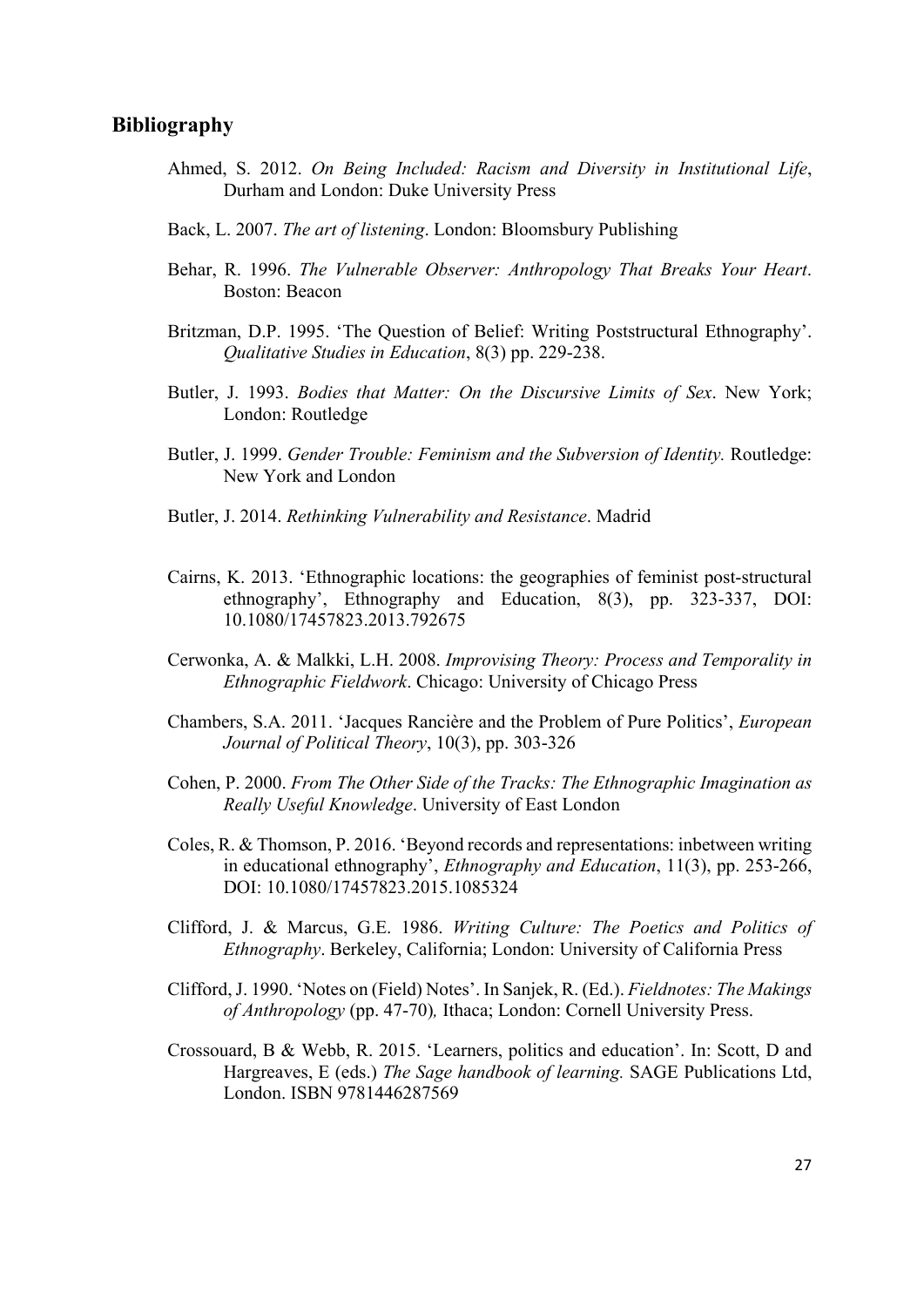- Davies, C.A. 2008. *Reflexive Ethnography: A Guide to Researching Selves and Others*. Abingdon: Routledge
- Delamont, S. 2018. '*Field notes and the ethnographic self'.* In: Jeffery, B & Russell, L (Ed.). *Ethnographic Writing*. Ethnography and Education Publishing.
- Denzin, N.K. and Lincoln, Y.S. (Ed.). 2011. *The Sage handbook of qualitative research*. London: Sage
- Devine, D. 2002. 'Children's Citizenship and the Structuring of Adult–Child Relations in the Primary School', *Childhood*, 9, (3), 303-320
- Gates Jr, H.L. 1991. ''Authenticity' or the Lesson of Little Tree'. *New York Times Book Review*, 24(1), pp. 26-30.
- Geertz, C. 1973. *The Interpretation of Cultures*. New York: Basic Books.
- Geertz, C. 1988. *Works and Lives: The anthropologist as author*. California: Stanford University Press.
- Hall, S. 1996. 'Who Needs Identity*'* in Hall, S. and Du Gay, P. eds., (1996). *Questions of Cultural Identity.* London: SAGE Publications.
- Hammersley, M. & Atkinson, P. 2007. *Ethnography: Principles in Practice*. London: Routledge
- Hey, V. 1997. *The Company She Keeps: an ethnography of girls' friendships*, Buckingham: Open University Press
- Jackson, A. Y. & Mazzei, L. A. 2012. *Thinking with Theory in Qualitative Research, viewing data across multiple perspectives*. Abingdon: Routledge
- Lather, P. 2001. 'Postmodernism, Post-Structuralism and Post (Critical) Ethnography: Of Ruins, Aporias and Angels'. In Atkinson, P., Coffey, A., Delamont, S., Lofland, J. and Lofland, L. (Ed.). *Handbook of ethnography*. London: Sage
- Laws, C. 2011. *Poststructuralism at Work with Marginalised Children*, Bentham Books.
- Leaney, S. 2018. 'Habitus as foregrounded history: theorising affect in the social formation of embodied practice', *British Journal of Sociology of Education*, DOI:10.1080/ 01425692.2018.1525681
- MacLure, M. 2013. 'The Wonder of Data', *Cultural Studies ↔ Critical Methodologies*, 13(4), pp. 228-232
- Mannay, D. 2010. 'Making the familiar strange: can visual research methods render the familiar setting more perceptible?', *Qualitative Research*, 10 (1), pp. 91-111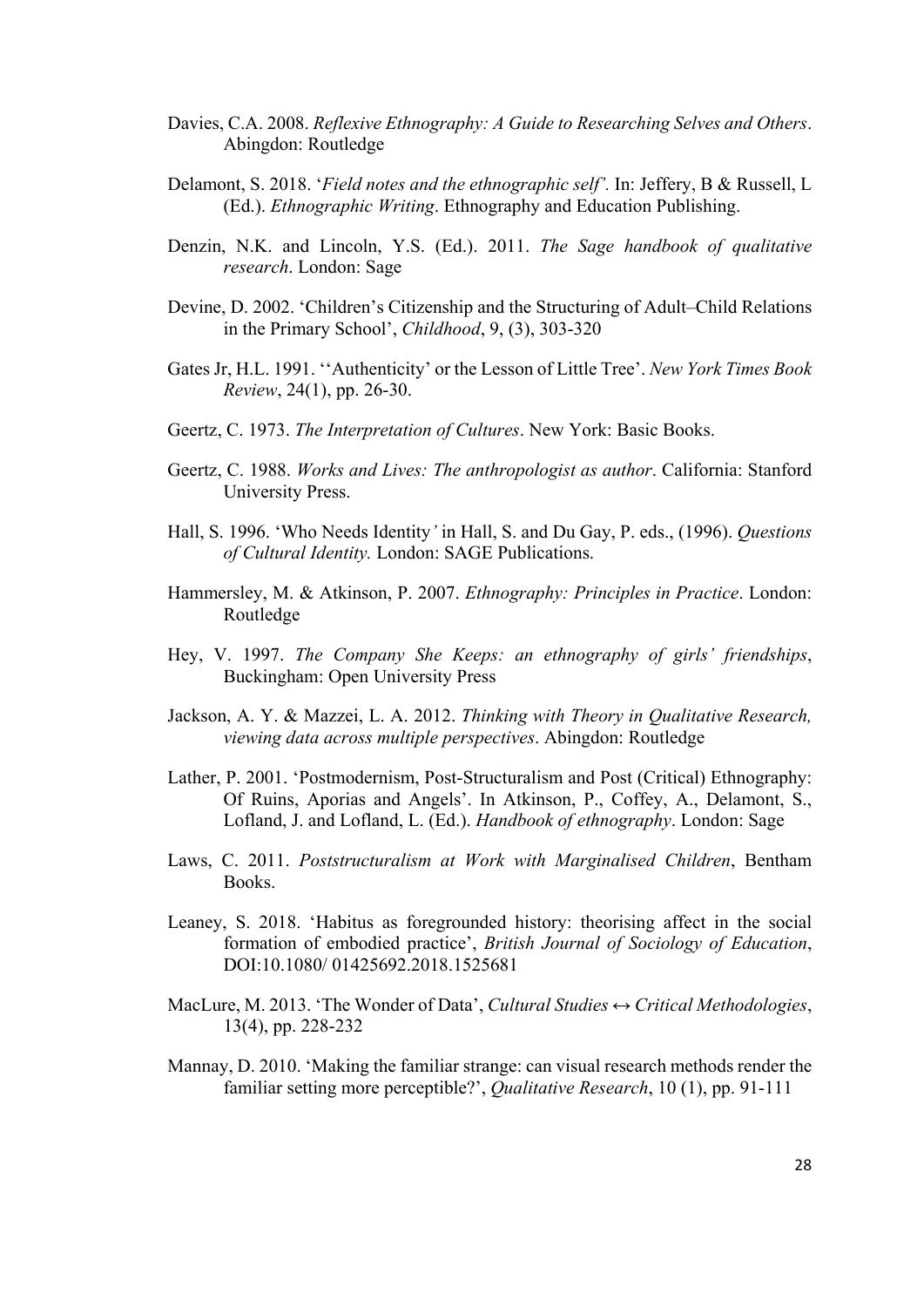- O'Connell Davidson, J. 2008. 'If no means no, does yes mean yes? Consenting to research intimacies'. *History of the Human Sciences*, 21(4), pp.49-67
- Pelletier, C. 2009. 'Rancière and the poetics of the social sciences', *International Journal of Research & Method in Education*, 32, (3), pp.267-284
- Pelletier, C. 2012. 'No time or place for universal teaching: The Ignorant Schoolmaster and contemporary work on pedagogy'. In J. Deranty, A. Ross (Eds.), *Jacques Rancière and the Contemporary Scene*. London: Continuum
- Popoviciu, L. Haywood, C. & Mac an Ghaill, M. 2006. 'The promise of poststructuralist methodology: ethnographic representation of education and masculinity', *Ethnography and Education*, 1(3), pp. 393-412, DOI: 10.1080/17457820600836871
- Rapp, R. & Ginsburg, F. 2001. 'Enabling disability: Rewriting kinship, reimagining citizenship', *Public Culture*, 13, (3), pp. 533-56
- Rancière, J. 1992. 'Politics, Identification, and Subjectivization', *The Identity in Question*, 61, pp. 58-64
- Rancière, J. 1999. *Disagreement: Politics and Philosophy*. Minneapolis: University of Minnesota Press
- Rancière, J. 2003. 'The Thinking of Dissensus: Politics and Aesthetics', presented at *Fidelity to the Disagreement*, Goldsmiths College, University of London, London
- Rancière, J. 2004. 'Who Is the Subject of the Rights of Man?', *The South Atlantic Quarterly*, 103, 2/3, pp. 297-310
- Rancière, J. 2004b. 'Introducing Disagreement', *Journal of the Theoretical Humanities*, 9(3), pp. 3-8
- Rancière, J. 2006. 'The Ethical Turn of Aesthetics and Politics', *Critical Horizons*, 7(1), pp.1-20
- Richardson, L. 1994. 'Writing: A Method of Inquiry'. In N. Denzin and Y. Lincoln *Handbook of Qualitative Research* (2nd Ed.), Thousand Oaks: Sage
- Rosaldo, R. 1989. *Culture and truth: The Remaking of social analysis*. Boston: Beacon
- Russell, L. 2011. *Understanding Pupil Resistance - Integrating Gender, Ethnicity and Class: an Educational Ethnography*, Ethnography and Education Publishing
- Said, E. 1978. *Orientalism: Western conceptions of the Orient*. USA: Pantheon Books.
- Sikes, P. 2003. 'Making the Familiar Strange: A New Look at Inequality in Education', *British Journal of Sociology of Education*, 24, (2), 243–8